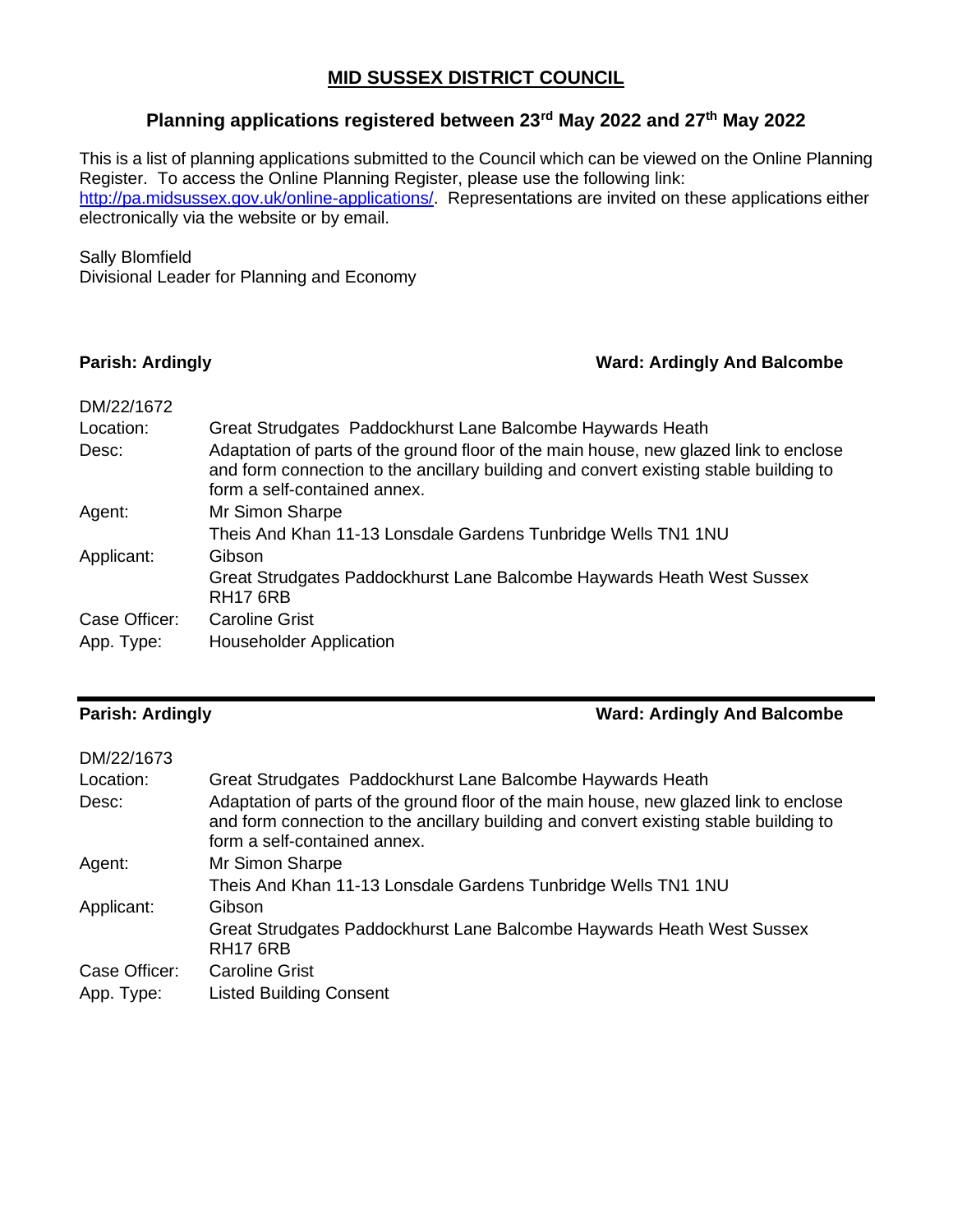| DM/22/1593    |                                                                              |
|---------------|------------------------------------------------------------------------------|
| Location:     | Nelsons Cottage Redbridge Lane Balcombe Haywards Heath                       |
| Desc:         | Single story rear extension.                                                 |
| Agent:        | Mr Ambrose Ceschin                                                           |
|               | ADS Ltd Brockham House, Part First Floor Of 4 Smallfield Road Horley RH6 9AU |
| Applicant:    | Mr Hodgson                                                                   |
|               | Nelsons Cottage Redbridge Lane Balcombe Haywards Heath West Sussex RH17      |
|               | 6JU                                                                          |
| Case Officer: | <b>Tersia Venter</b>                                                         |
| App. Type:    | <b>Householder Application</b>                                               |
|               |                                                                              |

**Parish: Burgess Hill Ward: Burgess Hill - St Andrews**

| DM/22/1592    |                                                                                                                                 |
|---------------|---------------------------------------------------------------------------------------------------------------------------------|
| Location:     | Land Adjacent To 64 Kings Way Burgess Hill West Sussex                                                                          |
| Desc:         | T10 and T11 Oaks - 3.5 linear reduction to each scaffold limb, T12 and T13 Oaks -<br>4m linear reduction to each scaffold limb. |
| Applicant:    | Emma Whytefield                                                                                                                 |
|               | 2 The Courtyards Phoenix Square, Severalls Park Wyncolls Road Colchester CO4<br>9PE.                                            |
| Case Officer: | Irene Fletcher                                                                                                                  |
| App. Type:    | <b>Tree Surgery</b>                                                                                                             |

# **Parish: Burgess Hill Ward: Burgess Hill - St Andrews**

| DM/22/1594    |                                                                                                             |
|---------------|-------------------------------------------------------------------------------------------------------------|
| Location:     | Land Adjacent To 70 Kings Way Burgess Hill West Sussex RH15 0TP                                             |
| Desc:         | T6 Oak - 4.5m linear reduction to each scaffold limb. T13 - 4.5m linear reduction to<br>each scaffold limb. |
| Applicant:    | Emma Whytefield                                                                                             |
|               | PRI 2 The Courtyards Phoenix Square, Severalls Park Wyncolls Road Colchester<br>Essex CO4 9PE               |
| Case Officer: | Irene Fletcher                                                                                              |
| App. Type:    | <b>Tree Surgery</b>                                                                                         |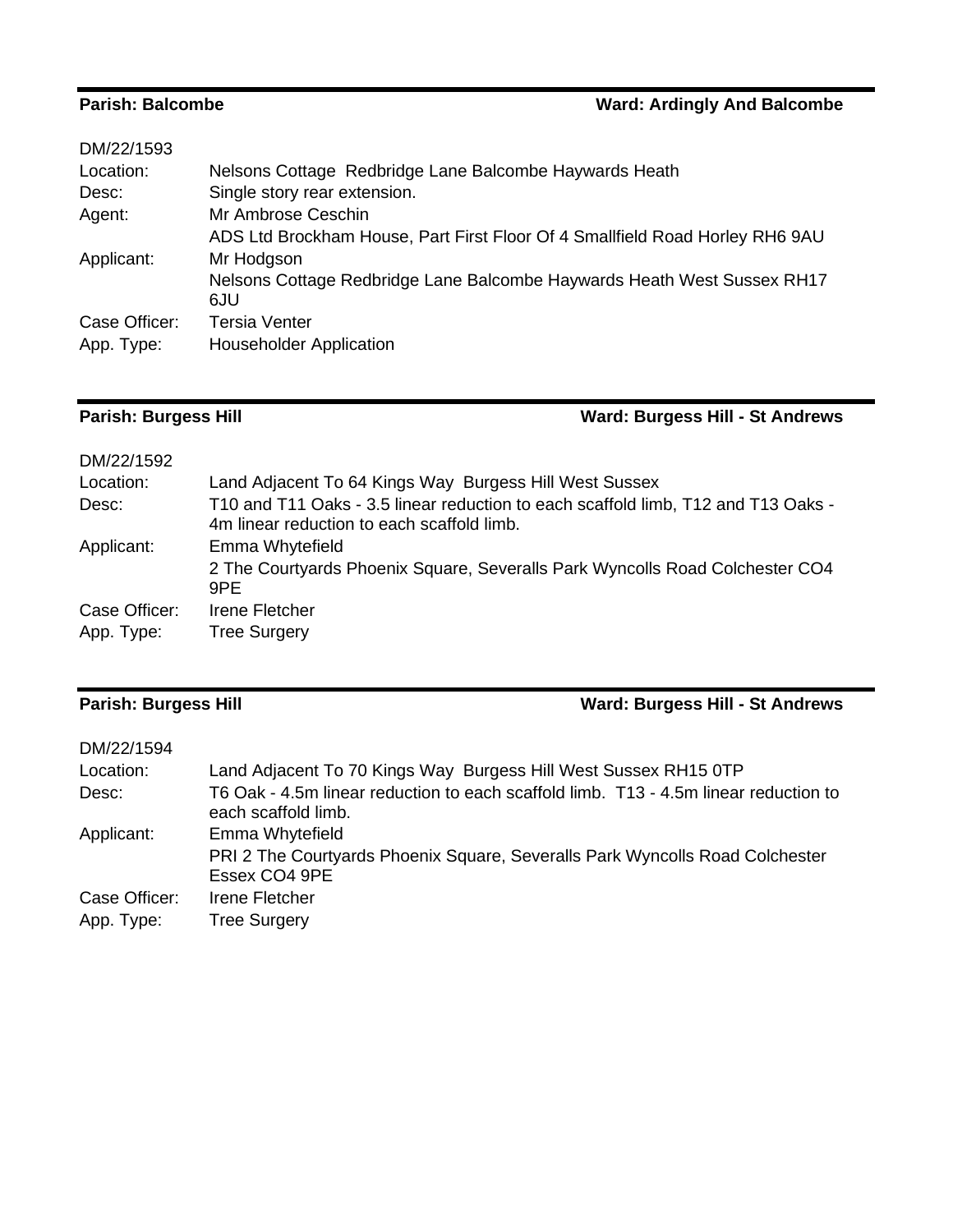| DM/22/1618    |                                                                                                                                                                                                                                                                                                                                            |
|---------------|--------------------------------------------------------------------------------------------------------------------------------------------------------------------------------------------------------------------------------------------------------------------------------------------------------------------------------------------|
| Location:     | 25 Janes Lane Burgess Hill West Sussex RH15 0QJ                                                                                                                                                                                                                                                                                            |
| Desc:         | Part Demolition. Roof extension and loft conversion with front dormer, dormer and<br>roof lights to east side and roof lights to west side. Rear extension, new entrance and<br>side extension. Associated internal and external alterations. Construction of a new<br>detached car port with bike store and addition of a new front gate. |
| Agent:        | <b>Ms Katherine Andrew</b>                                                                                                                                                                                                                                                                                                                 |
|               | KLA Architects Ltd 57 Penland Road Haywards Heath RH16 1PJ                                                                                                                                                                                                                                                                                 |
| Applicant:    | Mr Marquis And Ms Smith                                                                                                                                                                                                                                                                                                                    |
|               | 25 Janes Lane Burgess Hill West Sussex RH15 0QJ                                                                                                                                                                                                                                                                                            |
| Case Officer: | Deborah Lynn                                                                                                                                                                                                                                                                                                                               |
| App. Type:    | <b>Householder Application</b>                                                                                                                                                                                                                                                                                                             |

# **Parish: Burgess Hill Ward: Burgess Hill - Victoria**

| 7 Henry Burt Way Burgess Hill West Sussex RH15 9UX                                         |
|--------------------------------------------------------------------------------------------|
| Proposed garage conversion. Infill extension to area between existing garage and<br>house. |
| <b>Mrs Kelly McNally</b>                                                                   |
| KM Architecture 46 Valebridge Drive Burgess Hill RH15 0RW                                  |
| Miss H Tompsett                                                                            |
| 7 Henry Burt Way Burgess Hill West Sussex RH15 9UX                                         |
| Tersia Venter                                                                              |
| <b>Householder Application</b>                                                             |
|                                                                                            |

# **Parish: Burgess Hill Ward: Burgess Hill - Dunstall**

| 10 Cissbury Road Burgess Hill West Sussex RH15 8PN        |
|-----------------------------------------------------------|
| Single storey rear extension and new front porch          |
| Mrs Kelly McNully                                         |
| KM Architecture 46 Valebridge Drive Burgess Hill RH15 0RW |
| Mrs Goodesmith                                            |
| 10 Cissbury Road Burgess Hill West Sussex RH15 8PN        |
| <b>Hamish Evans</b>                                       |
| <b>Householder Application</b>                            |
|                                                           |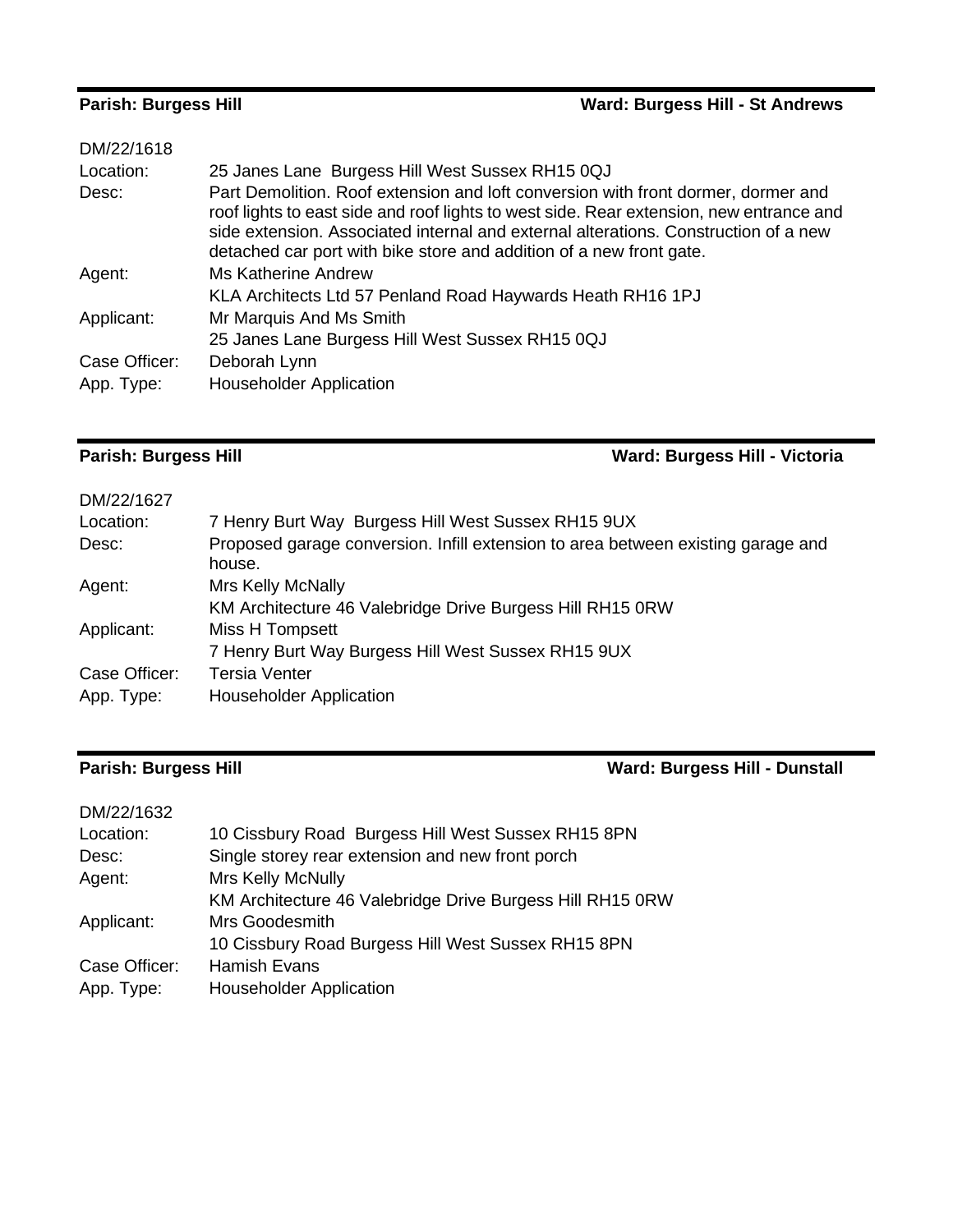# **Parish: Burgess Hill Ward: Burgess Hill - Victoria**

| DM/22/1653    |                                                                                       |
|---------------|---------------------------------------------------------------------------------------|
| Location:     | 38 Poveys Close Burgess Hill West Sussex RH15 9TB                                     |
| Desc:         | Demolition of existing conservatory and erection of new single storey rear extension. |
| Agent:        | Mr Robert Thomas                                                                      |
|               | RT Architectural Services 61 Coulstock Road Burgess Hill RH15 9XZ                     |
| Applicant:    | Mr And Mrs Deans                                                                      |
|               | 38 Poveys Close Burgess Hill West Sussex RH15 9TB                                     |
| Case Officer: | <b>Hamish Evans</b>                                                                   |
| App. Type:    | <b>Householder Application</b>                                                        |

# **Parish: Burgess Hill Ward: Burgess Hill - Leylands**

| DM/22/1655    |                                                                                                                                               |
|---------------|-----------------------------------------------------------------------------------------------------------------------------------------------|
| Location:     | Land To The West Of Freeks Lane Burgess Hill West Sussex                                                                                      |
| Desc:         | Variation of condition 21 relating to planning reference DM/18/0509 to amend the<br>occupation trigger from 130th dwelling to 199th dwelling. |
| Agent:        | Miss Elena Butterworth                                                                                                                        |
|               | AECOM Aldgate Tower 2 Leman Street London E1 8FA                                                                                              |
| Applicant:    | Mr Nicholas Milner                                                                                                                            |
|               | Homes England C/o Agent                                                                                                                       |
| Case Officer: | Louise Yandell                                                                                                                                |
| App. Type:    | Removal/Variation of Condition                                                                                                                |

### **Parish: Burgess Hill Ward: Burgess Hill - Meeds**

| DM/22/1687    |                                                                                                                                                                                                          |
|---------------|----------------------------------------------------------------------------------------------------------------------------------------------------------------------------------------------------------|
| Location:     | 266 Chanctonbury Road Burgess Hill West Sussex RH15 9HJ                                                                                                                                                  |
| Desc:         | Demolition of existing single storey porch and erection of new enlarged single storey<br>porch to front of property (note previous application DM/21/1068 was approved with<br>a different roof design). |
| Agent:        | Mr Robert Thomas                                                                                                                                                                                         |
|               | RT Architectural Services 61 Coulstock Road Burgess Hill West Sussex RH15 9XZ                                                                                                                            |
| Applicant:    | Mr And Mrs Brown                                                                                                                                                                                         |
|               | 266 Chanctonbury Road Burgess Hill West Sussex RH15 9HJ                                                                                                                                                  |
| Case Officer: | Anna Tidey                                                                                                                                                                                               |
| App. Type:    | <b>Householder Application</b>                                                                                                                                                                           |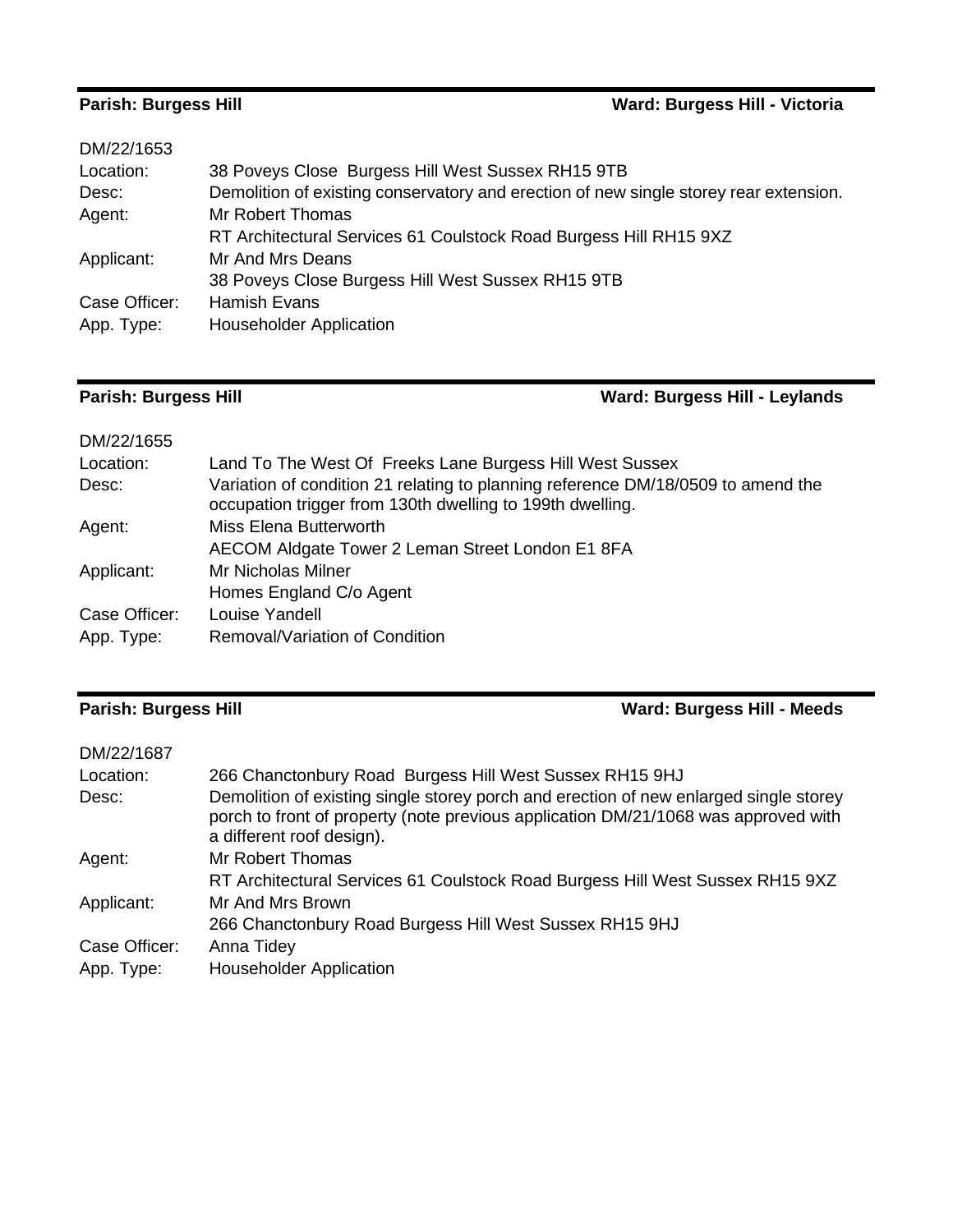| DM/22/1701    |                                                                                                                                                                                                                                           |
|---------------|-------------------------------------------------------------------------------------------------------------------------------------------------------------------------------------------------------------------------------------------|
| Location:     | 79 Janes Lane Burgess Hill West Sussex RH15 0QP                                                                                                                                                                                           |
| Desc:         | Proposed single storey and two storey rear extension, conversion of existing garage<br>into habitable accommodation, removal of existing detached garage, single storey<br>north extension. (amendment to previously approved DM/21/4117) |
| Agent:        | Mr Stuart Beckett                                                                                                                                                                                                                         |
|               | Beckett Architectural & Consultancy Services Ltd 53 Bramble Gardens Burgess Hill<br>West Sussex RH15 8UQ                                                                                                                                  |
| Applicant:    | Mrs Banfield                                                                                                                                                                                                                              |
|               | 79 Janes Lane Burgess Hill West Sussex RH15 0QP                                                                                                                                                                                           |
| Case Officer: | Hamish Evans                                                                                                                                                                                                                              |
| App. Type:    | <b>Householder Application</b>                                                                                                                                                                                                            |

# **Parish: Bolney Ward: Bolney**

| DM/22/1638                  |                                                                                         |
|-----------------------------|-----------------------------------------------------------------------------------------|
| Location:                   | Fox Farm Broxmead Lane Bolney Haywards Heath                                            |
| Desc:                       | Retrospective application for the construction of basement under approved<br>extension. |
| Applicant:                  | Mr Fred Hood<br>Fox Farm Broxmead Lane Bolney Haywards Heath West Sussex RH17 5RF       |
| Case Officer:<br>App. Type: | Jacob Lane<br><b>Listed Building Consent</b>                                            |

## **Parish: Bolney Ward: Bolney**

| DM/22/1707    |                                                                                     |
|---------------|-------------------------------------------------------------------------------------|
| Location:     | North Cottage Jeremys Lane Bolney Haywards Heath                                    |
| Desc:         | Discharge of planning condition no. 2 relating to planning application DM/21/3307.  |
| Agent:        | Graham Middle                                                                       |
|               | LM Associates Unit 6 Clock Tower House Lewes Road Lindfield West Sussex RH16<br>2LH |
| Applicant:    | Ms T Davey                                                                          |
|               | North Cottage Jeremys Lane Bolney Haywards Heath West Sussex RH17 5QE               |
| Case Officer: | <b>Caroline Grist</b>                                                               |
| App. Type:    | Approval of Detail reserved by condition                                            |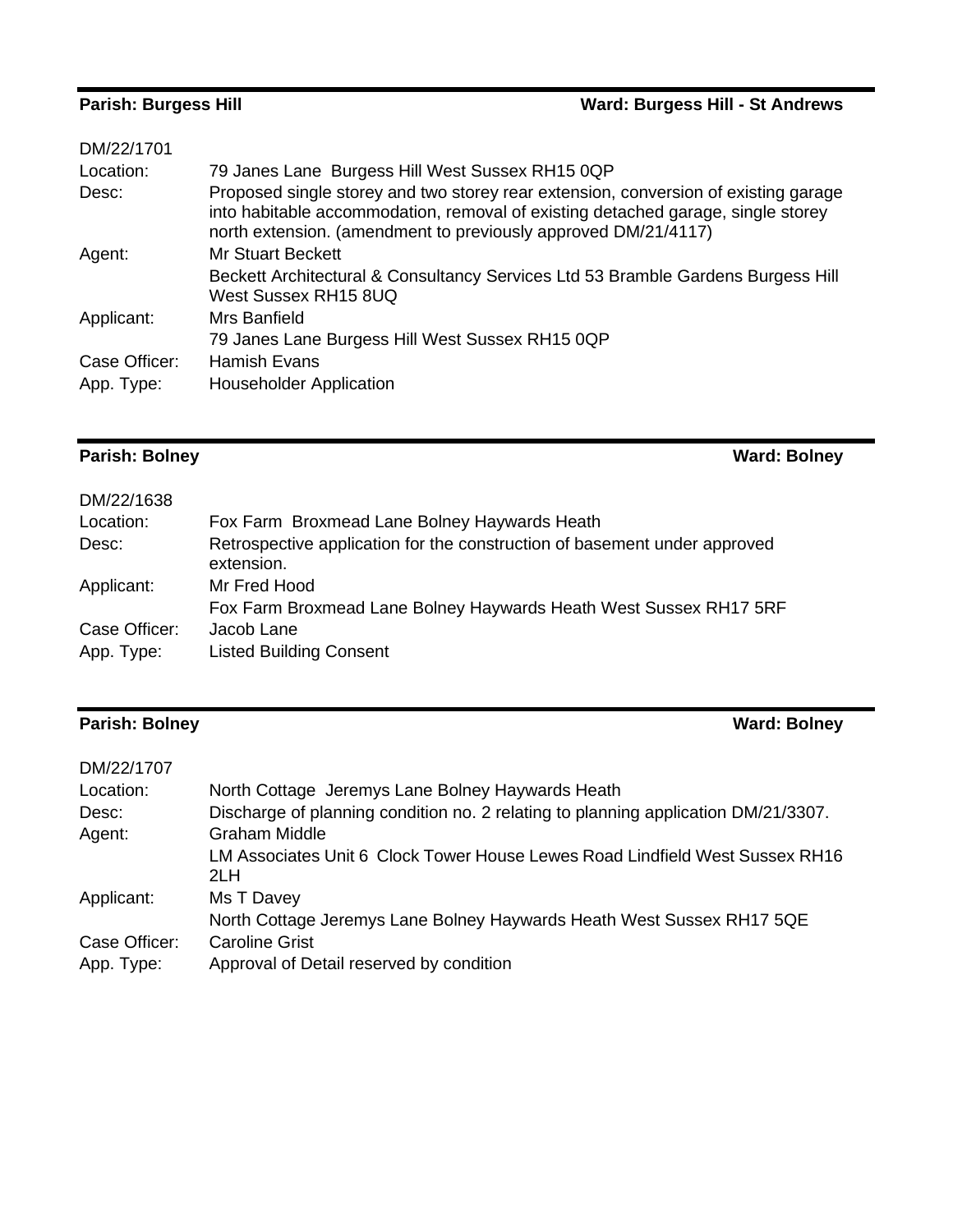# **Parish: Ansty And Staplefield Ward: Cuckfield Ward: Cuckfield**

| DM/22/1611    |                                                                                                                                             |
|---------------|---------------------------------------------------------------------------------------------------------------------------------------------|
| Location:     | Springfields Deaks Lane Cuckfield Haywards Heath                                                                                            |
| Desc:         | Revised Application for Demolition of Existing Detached Garage and Erection of<br>Non-Self Contained Annexe (Following Approval DM/22/0039) |
| Agent:        | Mr Peter Young                                                                                                                              |
|               | DowsettMayhew Planning Partnership Mocatta House Trafalgar Place Brighton BN1<br>4DU                                                        |
| Applicant:    | Mr Harry Batten                                                                                                                             |
|               | Springfields Deaks Lane Cuckfield Haywards Heath West Sussex RH17 5JB                                                                       |
| Case Officer: | Rachel Richardson                                                                                                                           |
| App. Type:    | <b>Householder Application</b>                                                                                                              |

### **Parish: Ansty And Staplefield Ward: Cuckfield**

| DM/22/1691    |                                                                            |
|---------------|----------------------------------------------------------------------------|
| Location:     | Tanyard Cottage Brook Street Cuckfield Haywards Heath                      |
| Desc:         | Discharge of conditions 3, 4 and 6 relating to application DM/21/4136      |
| Applicant:    | <b>Christopher Smyth</b>                                                   |
|               | Tanyard Cottage Brook Street Cuckfield Haywards Heath West Sussex RH17 5JJ |
| Case Officer: | Joanne Fisher                                                              |
| App. Type:    | Approval of Detail reserved by condition                                   |
|               |                                                                            |

### **Parish: Cuckfield Ward: Cuckfield**

| DM/22/1670    |                                                                     |
|---------------|---------------------------------------------------------------------|
| Location:     | Durlston Tylers Green Cuckfield Haywards Heath                      |
| Desc:         | Single storey rear extension.                                       |
| Agent:        | Mrs Josie Hodges                                                    |
|               | DPD Sussex Ltd 6 Newlands Close Hassocks West Sussex BN6 8BG        |
| Applicant:    | Mr And Mrs White                                                    |
|               | Durlston Tylers Green Cuckfield Haywards Heath West Sussex RH17 5DZ |
| Case Officer: | <b>Hamish Evans</b>                                                 |
| App. Type:    | Lawful Development Certificate - Proposed                           |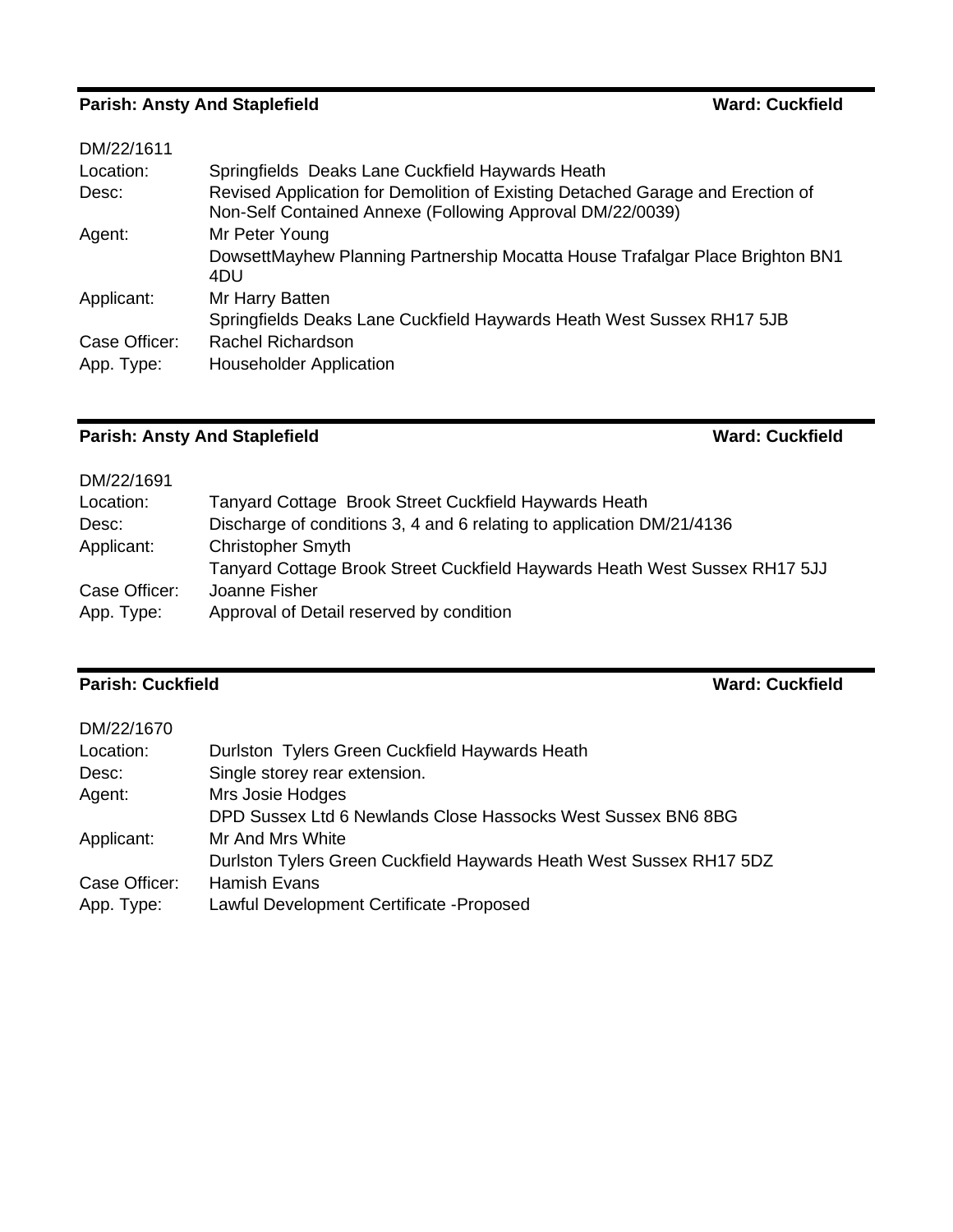### **Parish: East Grinstead Ward: East Grinstead - Ashplats**

| DM/22/1486    |                                                                                                                                 |
|---------------|---------------------------------------------------------------------------------------------------------------------------------|
| Location:     | Acorns 23 Holtye Road East Grinstead West Sussex                                                                                |
| Desc:         | Demolition of existing conservatory . Side extension with pitched roof over and rear<br>single storey extension with flat roof. |
| Applicant:    | Mr Lewis Madigan                                                                                                                |
|               | Acorns 23 Holtye Road East Grinstead West Sussex RH19 3HT                                                                       |
| Case Officer: | <b>Andrew Clarke</b>                                                                                                            |
| App. Type:    | <b>Householder Application</b>                                                                                                  |

### **Parish: East Grinstead Ward: East Grinstead - Ashplats**

| DM/22/1574    |                                                                                                                                                              |
|---------------|--------------------------------------------------------------------------------------------------------------------------------------------------------------|
| Location:     | Queen Victoria Hospital Holtye Road East Grinstead West Sussex                                                                                               |
| Desc:         | Construction of 2 part single / part 2 storey new operating theatre suites with plant<br>room at first floor, and a plant room between the 2 theatre suites. |
| Agent:        | Mr. Steve Magson                                                                                                                                             |
|               | Portakabin New Lane Huntington York YO32 9PT                                                                                                                 |
| Applicant:    | <b>Steve Jenkins</b>                                                                                                                                         |
|               | Queen Victoria Hospital NHS Foundation Trust Queen Victoria Hospital Holtye Road<br>West Sussex East Grinstead RH19 3DZ                                      |
| Case Officer: | Joseph Swift                                                                                                                                                 |
| App. Type:    | <b>Full Application</b>                                                                                                                                      |

### **Parish: East Grinstead Ward: East Grinstead - Town**

| DM/22/1629    |                                                                          |
|---------------|--------------------------------------------------------------------------|
| Location:     | London Road Bar And Grill 60 - 62 London Road East Grinstead West Sussex |
| Desc:         | Proposed retractable roof cover above external seating area.             |
| Agent:        | <b>Paul Carter</b>                                                       |
|               | B + C Architecture 3 High Street East Grinstead RH19 3AF                 |
| Applicant:    | <b>Betsa Developments Ltd</b>                                            |
|               | 60 - 62 London Road East Grinstead West Sussex RH19 1AB                  |
| Case Officer: | Jacob Lane                                                               |
| App. Type:    | <b>Full Application</b>                                                  |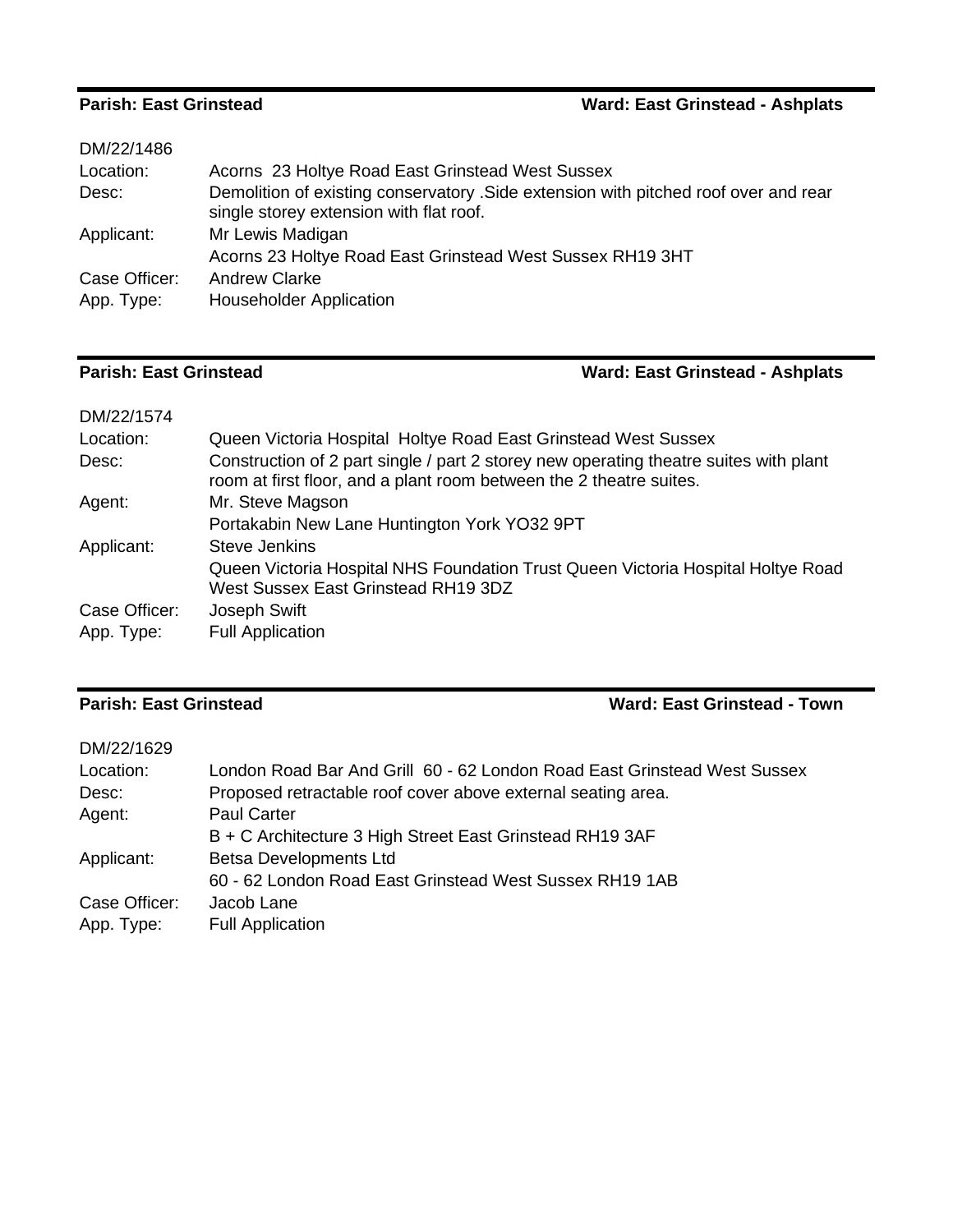### **Parish: East Grinstead**

| Ward: East Grinstead - Town |
|-----------------------------|
|-----------------------------|

| DM/22/1635    |                                                  |
|---------------|--------------------------------------------------|
| Location:     | 13 The Close East Grinstead West Sussex RH19 1DQ |
| Desc:         | Proposed first floor extension to rear.          |
| Agent:        | A Reakes                                         |
|               | 27 Fairlawn Crescent East Grinstead RH19 1NX     |
| Applicant:    | Mr And Mrs J Smith                               |
|               | 13 The Close East Grinstead West Sussex RH19 1DQ |
| Case Officer: | <b>Hamish Evans</b>                              |
| App. Type:    | <b>Householder Application</b>                   |
|               |                                                  |

### **Parish: East Grinstead Ward: East Grinstead - Town**

| DM/22/1647    |                                                                                                                        |
|---------------|------------------------------------------------------------------------------------------------------------------------|
| Location:     | 39 Bourg De Peage Avenue East Grinstead West Sussex RH19 3YD                                                           |
| Desc:         | The construction of a single storey rear extension to create a ground floor wc,<br>external dimensions of 1.4m by 2.2m |
| Agent:        | Mr Michael Redmond                                                                                                     |
|               | Redmond & Associates 4A Shawlands Court, Newchapel Road Lingfield RH7 6BL                                              |
| Applicant:    | Jean Chamberlain                                                                                                       |
|               | 39 Bourg De Peage Avenue East Grinstead West Sussex RH19 3YD                                                           |
| Case Officer: | Hamish Evans                                                                                                           |
| App. Type:    | Lawful Development Certificate - Proposed                                                                              |

### **Parish: East Grinstead Ward: East Grinstead - Herontye**

| DM/22/1649    |                                                                                                                                             |
|---------------|---------------------------------------------------------------------------------------------------------------------------------------------|
| Location:     | 10 Edinburgh Way East Grinstead West Sussex RH19 4RU                                                                                        |
| Desc:         | Proposed two storey side extension & single storey rear extension to a family home<br>with new external materials and internal alterations. |
| Agent:        | Mr Simon Goodsell                                                                                                                           |
|               | SWG Designs South East Ltd 23 Goulds Drive Westfield TN35 4QY                                                                               |
| Applicant:    | Mr And Mrs Rigler                                                                                                                           |
|               | 10 Edinburgh Way East Grinstead West Sussex RH19 4RU                                                                                        |
| Case Officer: | <b>Tersia Venter</b>                                                                                                                        |
| App. Type:    | <b>Householder Application</b>                                                                                                              |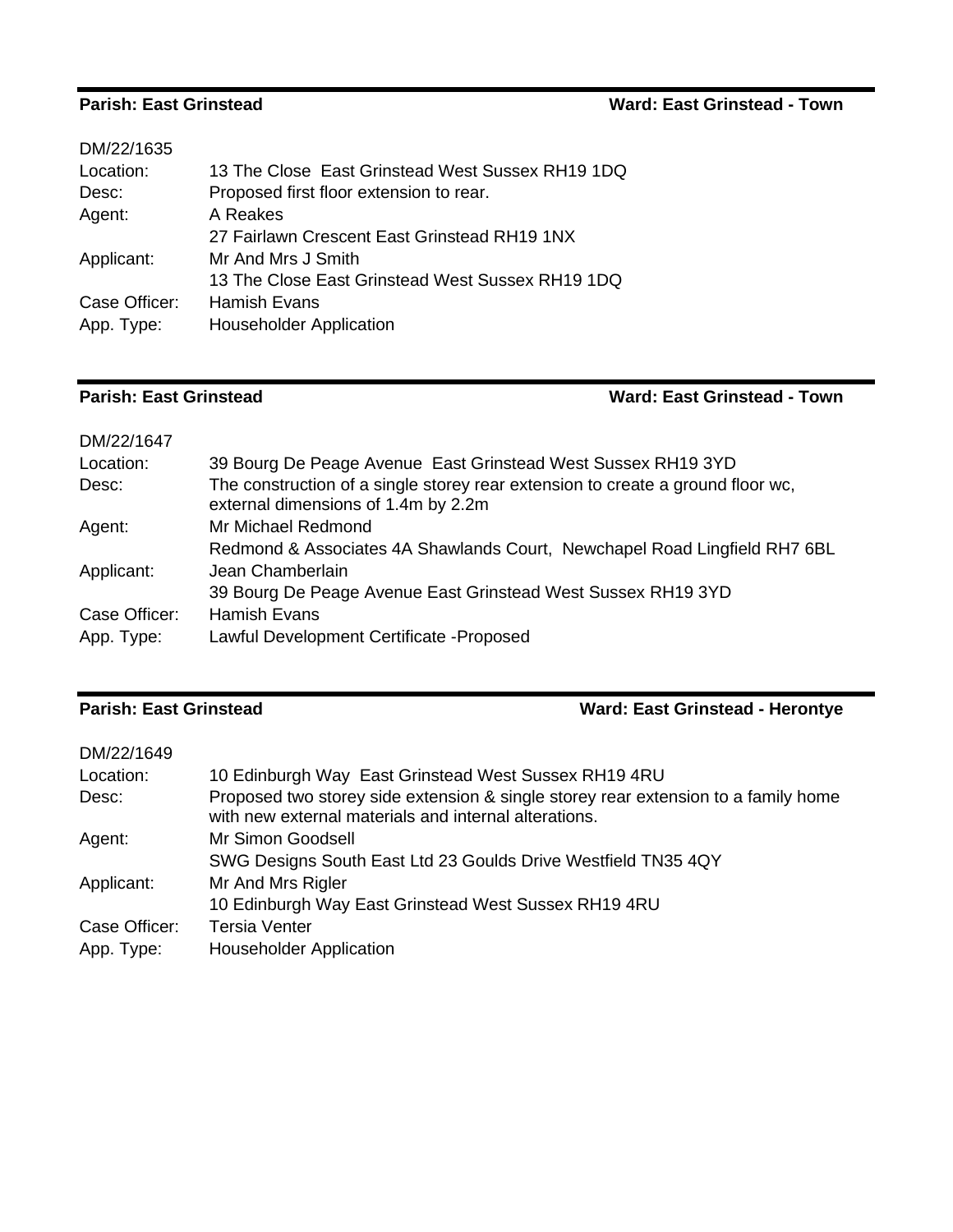### **Parish: East Grinstead Ward: East Grinstead - Herontye**

| DM/22/1658    |                                                                                                               |
|---------------|---------------------------------------------------------------------------------------------------------------|
| Location:     | El Rancho Green Oaks Imberhorne Lane East Grinstead                                                           |
| Desc:         | Conversion of existing garage to habitable space and side facing rear dormer<br>windows to existing bedrooms. |
| Agent:        | Mr Paul Carter                                                                                                |
|               | B + C Architecture 3 High Street East Grinstead RH19 3AF                                                      |
| Applicant:    | <b>Mr Stuart Pilbrow</b>                                                                                      |
|               | Green Oaks Imberhorne Lane East Grinstead West Sussex RH19 1TZ                                                |
| Case Officer: | Jacob Lane                                                                                                    |
| App. Type:    | Lawful Development Certificate - Proposed                                                                     |

**Parish: East Grinstead Ward: East Grinstead - Baldwins**

| DM/22/1667    |                                                                 |
|---------------|-----------------------------------------------------------------|
| Location:     | 23 Hermitage Road East Grinstead West Sussex RH19 2BP           |
| Desc:         | First floor rear extension                                      |
| Agent:        | Mr Mark Selden                                                  |
|               | MSD Architects 1 Mount Pleasant Paddock Wood Tonbridge TN12 6AH |
| Applicant:    | Mr Andrew Somerville                                            |
|               | 23 Hermitage Road East Grinstead West Sussex RH19 2BP           |
| Case Officer: | Rachel Richardson                                               |
| App. Type:    | <b>Householder Application</b>                                  |

### **Parish: East Grinstead Ward: East Grinstead - Herontye**

| DM/22/1694    |                                                       |
|---------------|-------------------------------------------------------|
| Location:     | 2 Kingfisher Rise East Grinstead West Sussex RH19 4TE |
| Desc:         | T1 Oak - Fell and replant.                            |
| Agent:        | Mr Jonathan Winkley                                   |
|               | Tree-saw 27 The Weald East Grinstead RH19 3HB         |
| Applicant:    | Mr Paul Richardson                                    |
|               | 2 Kingfisher Rise East Grinstead West Sussex RH19 4TE |
| Case Officer: | Irene Fletcher                                        |
| App. Type:    | <b>Tree Surgery</b>                                   |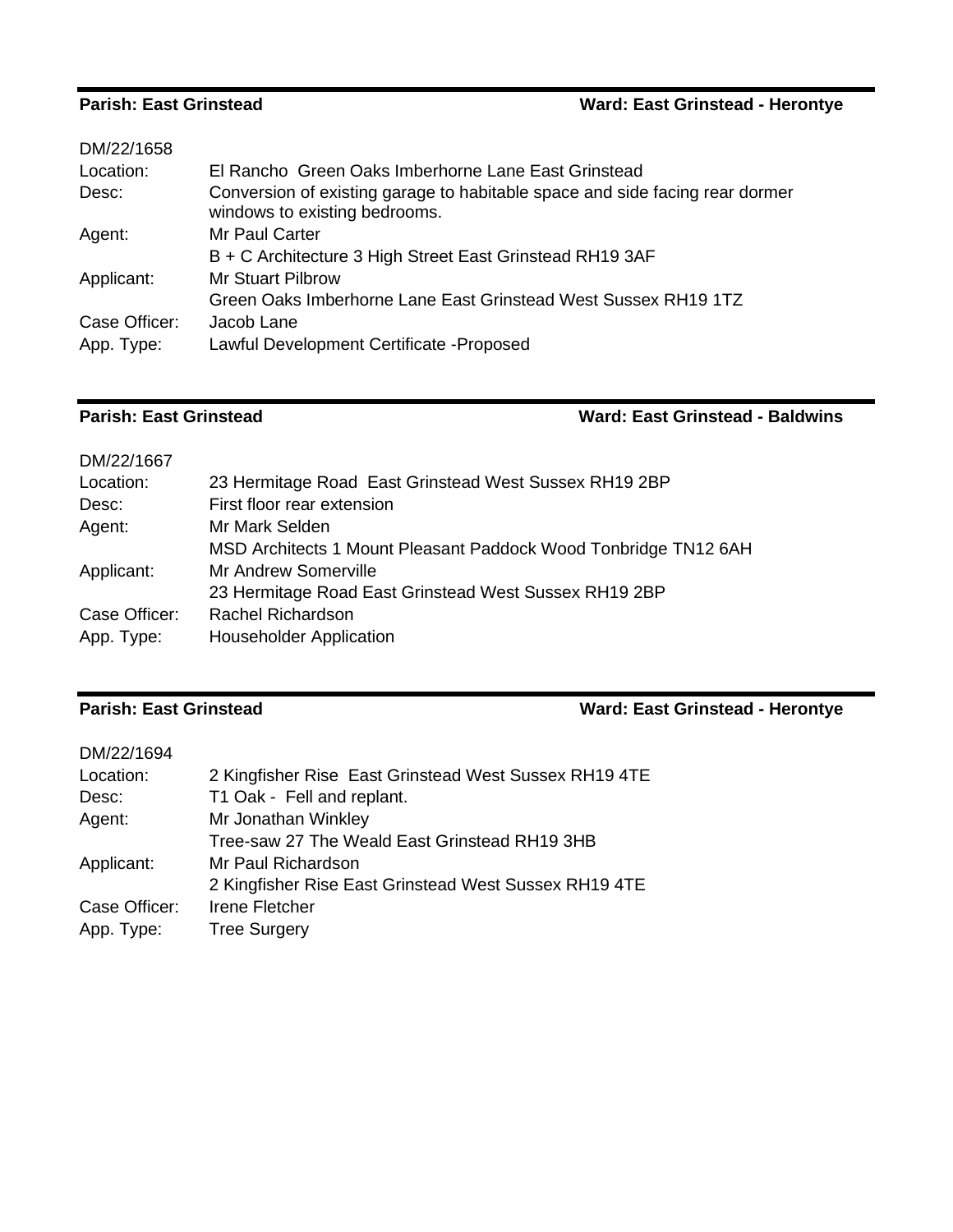## **Parish: Hassocks Ward: Hassocks**

| DM/22/1610    |                                                                                                |
|---------------|------------------------------------------------------------------------------------------------|
| Location:     | 28 Kings Drive Hassocks West Sussex BN6 8DZ                                                    |
| Desc:         | Replacement of conservatory with single storey rear extension.                                 |
| Agent:        | Mr John Sergi                                                                                  |
|               | Sussex Architectural Services Wicket View Cuckfield Lane Warninglid Haywards<br>Heath RH17 5UB |
| Applicant:    | Mr And Mrs M Linsey                                                                            |
|               | 28 Kings Drive Hassocks West Sussex BN6 8DZ                                                    |
| Case Officer: | Deborah Lynn                                                                                   |
| App. Type:    | Lawful Development Certificate - Proposed                                                      |

## **Parish: Hassocks Ward: Hassocks**

| DM/22/1668 |  |
|------------|--|
|------------|--|

| Location:     | 1 Hurst Road Hassocks West Sussex BN6 9NJ                           |
|---------------|---------------------------------------------------------------------|
| Desc:         | Proposed new four bedroom house on land adjacent to existing house. |
| Agent:        | Mr John Whiting                                                     |
|               | John Whiting Architect 14 Bates Road Brighton BN1 6PG               |
| Applicant:    | Santino Sarri                                                       |
|               | 1 Hurst Road Hassocks West Sussex BN6 9NJ                           |
| Case Officer: | Rachel Richardson                                                   |
| App. Type:    | <b>Full Application</b>                                             |

## **Parish: Hassocks Ward: Hassocks**

| DM/22/1692    |                                                                                |
|---------------|--------------------------------------------------------------------------------|
| Location:     | Land North Of Clayton Mills Hassocks West Sussex                               |
| Desc:         | Partial discharge of condition 1 relating to application DM/21/2841            |
| Agent:        | Mr. Keith Hiley                                                                |
|               | Keith Hiley Associates Ltd Navigator House 60 High Street Hampton Wick KT1 4DB |
| Applicant:    | Mr. J Newton                                                                   |
|               | Taylor Wimpey South Thames Thornetts House Challenge Court Barnett Wood Lane   |
|               | Leatherhead KT22 7DE                                                           |
| Case Officer: | Stephen Ashdown                                                                |
| App. Type:    | Approval of Detail reserved by condition                                       |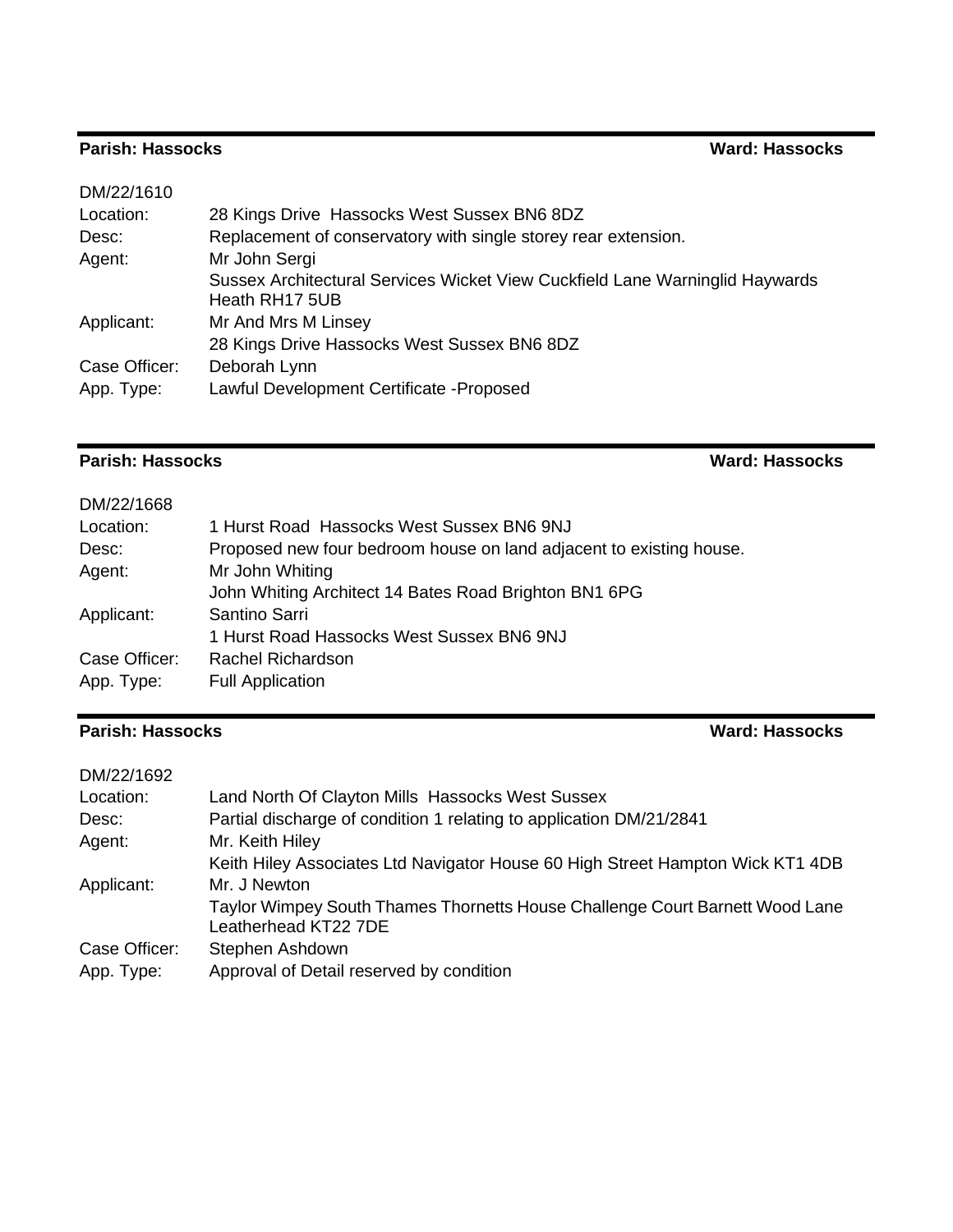### **Parish: Hassocks Ward: Hassocks**

| DM/22/1700    |                                                                                                                                         |
|---------------|-----------------------------------------------------------------------------------------------------------------------------------------|
| Location:     | Milton Cottage Keymer Road Hassocks West Sussex                                                                                         |
| Desc:         | Demolition of existing rear extension and conservatory and replacement with<br>single-storey rear extension and first-floor bay window. |
| Agent:        | Mr Harry Hayes                                                                                                                          |
|               | Deacon And Richardson Architects 253 Ditchling Road Brighton BN1 6JD                                                                    |
| Applicant:    | Mr Harry Hayes                                                                                                                          |
|               | Deacon And Richardson Architects 253 Ditchling Road Brighton BN1 6JD                                                                    |
| Case Officer: | <b>Andrew Horrell</b>                                                                                                                   |
| App. Type:    | <b>Householder Application</b>                                                                                                          |

# **Parish: Haywards Heath Ward: Haywards Heath - Heath**

| DM/21/3898    |                                                                                                                                                                                                                                                                                                                                                   |
|---------------|---------------------------------------------------------------------------------------------------------------------------------------------------------------------------------------------------------------------------------------------------------------------------------------------------------------------------------------------------|
| Location:     | 3 - 15 The Broadway Haywards Heath West Sussex RH16 3AQ                                                                                                                                                                                                                                                                                           |
| Desc:         | Demolition of existing buildings and redevelopment to provide mixed use<br>development of Class E commercial units and 37no. units of Retirement Living<br>Accommodation with associated communal facilities, parking and landscaping.<br>(Amended plans received 23 May 2022 showing a revised design and additional<br>supporting information). |
| Agent:        | <b>Mr Richard Butler</b>                                                                                                                                                                                                                                                                                                                          |
|               | The Planning Bureau Prospect House 85 Great North Road Hatfield AL9 5DA                                                                                                                                                                                                                                                                           |
| Applicant:    | McCarthy And Stone Retirement Lifestyles Ltd                                                                                                                                                                                                                                                                                                      |
|               | C/O Agent                                                                                                                                                                                                                                                                                                                                         |
| Case Officer: | <b>Steven King</b>                                                                                                                                                                                                                                                                                                                                |
| App. Type:    | <b>Full Application</b>                                                                                                                                                                                                                                                                                                                           |

# **Parish: Haywards Heath Ward: Haywards Heath - Heath**

| DM/22/0070    |                                                                                                                                       |
|---------------|---------------------------------------------------------------------------------------------------------------------------------------|
| Location:     | Jewson Builders Merchants 37 Bridge Road Haywards Heath West Sussex                                                                   |
| Desc:         | Lean-to extension to rear of warehouse building and external alterations to the<br>existing building (Amended description 23.05.2022) |
| Agent:        | Mr Mark Loughtman                                                                                                                     |
|               | Jewson Development Dept First Floor 100 Dewsbury Road Elland HX5 9BG                                                                  |
| Applicant:    | Saint Gobain Building Distribution                                                                                                    |
|               | Merchant House Off Harry Weston Road Binley Business Park Coventry West<br>Midlands CV3 2TT                                           |
| Case Officer: | <b>Katherine Williams</b>                                                                                                             |
| App. Type:    | <b>Full Application</b>                                                                                                               |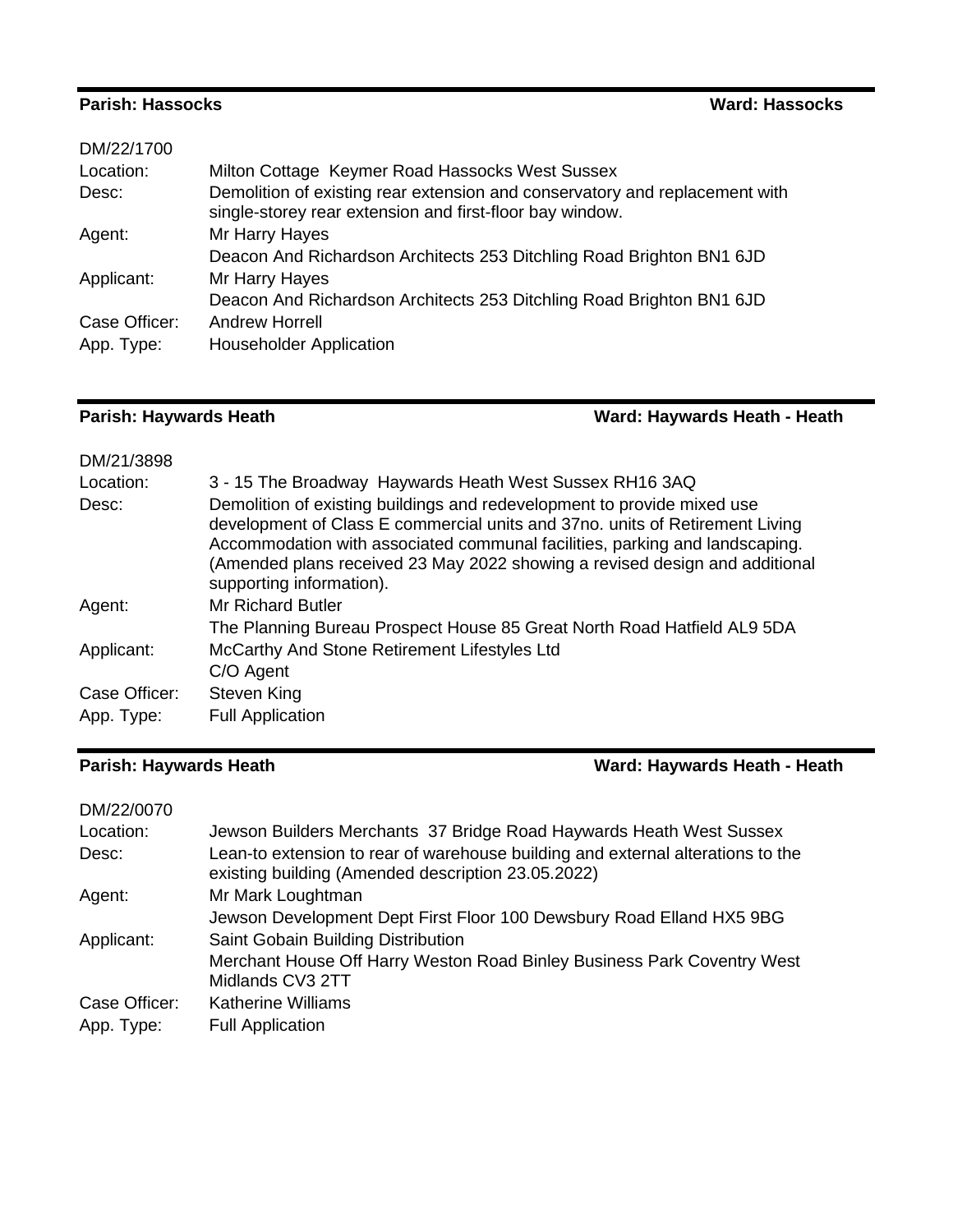### **Parish: Haywards Heath Ward: Haywards Heath - Heath**

| 24 Wickham Way Haywards Heath West Sussex RH16 1UQ                                                                                     |
|----------------------------------------------------------------------------------------------------------------------------------------|
| First floor rear extension (amended drawing Rev E received on 25.05.2022 to reduce<br>roof height and tile hanging to north elevation) |
| Mr Adam Buxton                                                                                                                         |
| 24 Wickham Way Haywards Heath West Sussex RH16 1UQ                                                                                     |
| Rachel Richardson                                                                                                                      |
| <b>Householder Application</b>                                                                                                         |
|                                                                                                                                        |

## **Parish: Haywards Heath Ward: Haywards Heath - Heath**

| DM/22/1189    |                                                              |
|---------------|--------------------------------------------------------------|
| Location:     | 49 Turners Mill Road Haywards Heath West Sussex RH16 1NW     |
| Desc:         | Single storey rear and side extension and garage conversion. |
| Agent:        | <b>Buchan Rum Architects</b>                                 |
|               | Buchan Rum Architects Ltd 9 Savill Road Lindfield RH16 2NY   |
| Applicant:    | <b>Kilkelly Gorman</b>                                       |
|               | 49 Turners Mill Road Haywards Heath West Sussex RH16 1NW     |
| Case Officer: | <b>Katherine Williams</b>                                    |
| App. Type:    | <b>Householder Application</b>                               |

### **Parish: Haywards Heath Ward: Haywards Heath - Franklands**

| 321-327 Franklands Village Haywards Heath West Sussex RH16 3RL |
|----------------------------------------------------------------|
|                                                                |
|                                                                |
|                                                                |
|                                                                |
|                                                                |
|                                                                |

## **Parish: Haywards Heath Ward: Haywards Heath - Ashenground**

| DM/22/1547    |                                                                                                      |
|---------------|------------------------------------------------------------------------------------------------------|
| Location:     | Samuel Chapman Lifestyle Salon And Coffee Lounge 107 South Road Haywards<br><b>Heath West Sussex</b> |
| Desc:         | 1 (non illuminated) A-board street sign to be placed outside 107 South Road.                         |
| Applicant:    | Mr Samuel Chapman                                                                                    |
|               | Samuel Chapman Lifestyle Salon And Coffee Lounge 107 South Road Haywards                             |
|               | Heath West Sussex RH16 4LR                                                                           |
| Case Officer: | Andrew Horrell                                                                                       |
| App. Type:    | <b>Advertisement Application</b>                                                                     |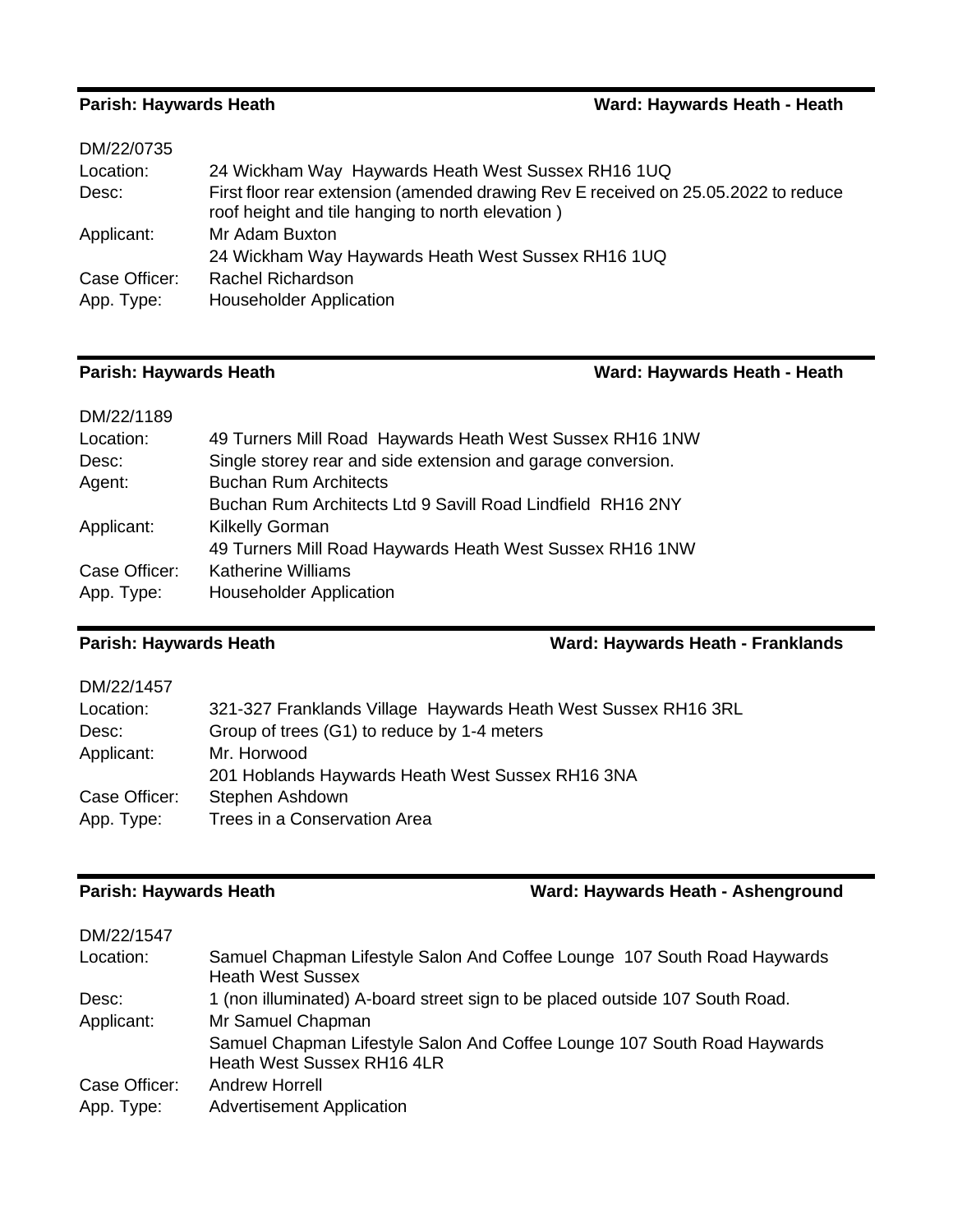### **Parish: Haywards Heath Ward: Haywards Heath - Franklands**

| Westwick 45 Lewes Road Haywards Heath West Sussex RH17 7SY |
|------------------------------------------------------------|
|                                                            |
|                                                            |
|                                                            |

## **Parish: Haywards Heath Ward: Haywards Heath - Ashenground**

| DM/22/1570    |                                                                 |
|---------------|-----------------------------------------------------------------|
| Location:     | 79 Ashenground Road Haywards Heath West Sussex RH16 4PY         |
| Desc:         | Proposed single storey side and first floor rear extensions     |
| Agent:        | Mr. G Middle                                                    |
|               | LM Associates Clock Tower House Lewes Road West Sussex RH16 2LH |
| Applicant:    | Mr. J Morrison                                                  |
|               | 79 Ashenground Road Haywards Heath West Sussex RH16 4PY         |
| Case Officer: | <b>Katherine Williams</b>                                       |
| App. Type:    | <b>Householder Application</b>                                  |

### **Parish: Haywards Heath Ward: Haywards Heath - Ashenground**

| DM/22/1621    |                                                       |
|---------------|-------------------------------------------------------|
| Location:     | Pets Corner 105 South Road Haywards Heath West Sussex |
| Desc:         | Proposed illuminated signage for shop front.          |
| Agent:        | Mr G Choda                                            |
|               | Masonwood Design Ltd 29 Hawkswood Surrey GU16         |
| Applicant:    | Mr S Koshti                                           |
|               | 105 South Road Haywards Heath West Sussex RH16 4LR    |
| Case Officer: | Caroline Grist                                        |
| App. Type:    | <b>Advertisement Application</b>                      |

### **Parish: Haywards Heath Ward: Haywards Heath - Franklands**

| DM/22/1637    |                                                                   |
|---------------|-------------------------------------------------------------------|
| Location:     | 51 Hoblands Haywards Heath West Sussex RH16 3SB                   |
| Desc:         | Proposed single storey side extension and part garage conversion. |
| Applicant:    | Mr And Miss King And Booker                                       |
|               | 51 Hoblands Haywards Heath West Sussex RH16 3SB                   |
| Case Officer: | <b>Katherine Williams</b>                                         |
| App. Type:    | <b>Householder Application</b>                                    |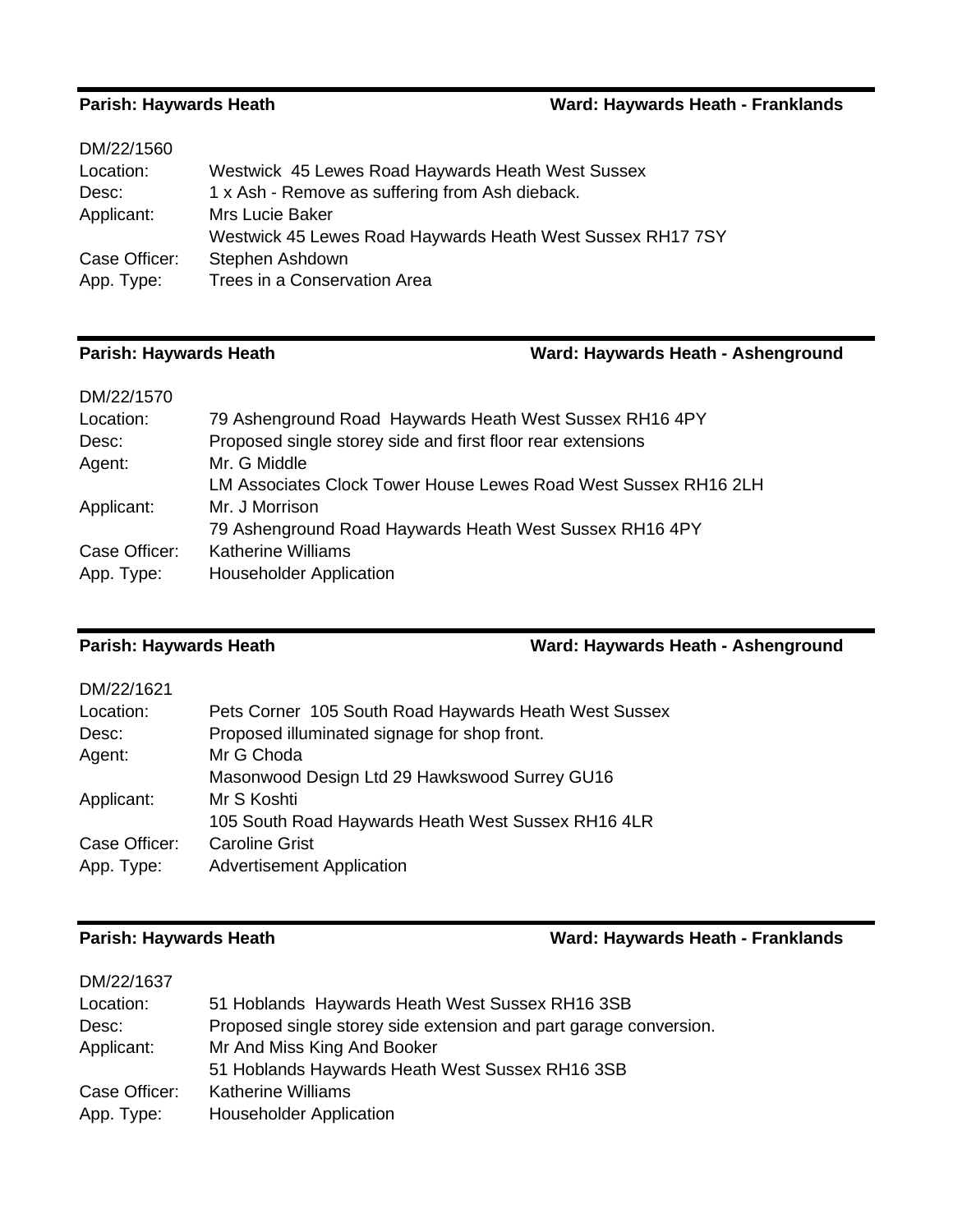### **Parish: Haywards Heath Ward: Haywards Heath - Franklands**

| DM/22/1651    |                                                               |
|---------------|---------------------------------------------------------------|
| Location:     | 16 Maple Close Haywards Heath West Sussex RH16 3RN            |
| Desc:         | Single storey rear extension.                                 |
| Agent:        | Chapman                                                       |
|               | Chapman's Architecture Ltd 57 Crown Street Brentwood CM14 4BD |
| Applicant:    | <b>Mrs Claire Blake</b>                                       |
|               | 16 Maple Close Haywards Heath West Sussex RH16 3RN            |
| Case Officer: | <b>Andrew Horrell</b>                                         |
| App. Type:    | Lawful Development Certificate - Proposed                     |
|               |                                                               |

### **Parish: Haywards Heath Ward: Haywards Heath - Bentswood**

| DM/22/1660    |                                                             |
|---------------|-------------------------------------------------------------|
| Location:     | 3 St Pauls Close Haywards Heath West Sussex RH16 3DB        |
| Desc:         | T1 Oak - Fell as infected with honey fungus.                |
| Agent:        | Mr Scott Farmborough                                        |
|               | Cedarwood Tree Care 14 Kilnwood Avenue Burgess Hill RH150ZE |
| Applicant:    | Mr Mike Ellis                                               |
|               | 3 St Pauls Close Haywards Heath West Sussex RH16 3DB        |
| Case Officer: | <b>Irene Fletcher</b>                                       |
| App. Type:    | <b>Tree Surgery</b>                                         |

**Parish: Haywards Heath Ward: Haywards Heath - Heath**

### DM/22/1674

| Location:<br>Desc:                        | <b>Chester House Harlands Road Haywards Heath West Sussex</b><br>External alterations to the North East elevation of Chester House comprising<br>blocking up and the replacement of windows. |
|-------------------------------------------|----------------------------------------------------------------------------------------------------------------------------------------------------------------------------------------------|
| Agent:                                    | Mrs Sarah Hufford<br>ECE Planning Ltd 64-68 Brighton Road Worthing BN11 2EN                                                                                                                  |
| Applicant:<br>Case Officer:<br>App. Type: | C/O Agent<br>Joanne Fisher<br><b>Full Application</b>                                                                                                                                        |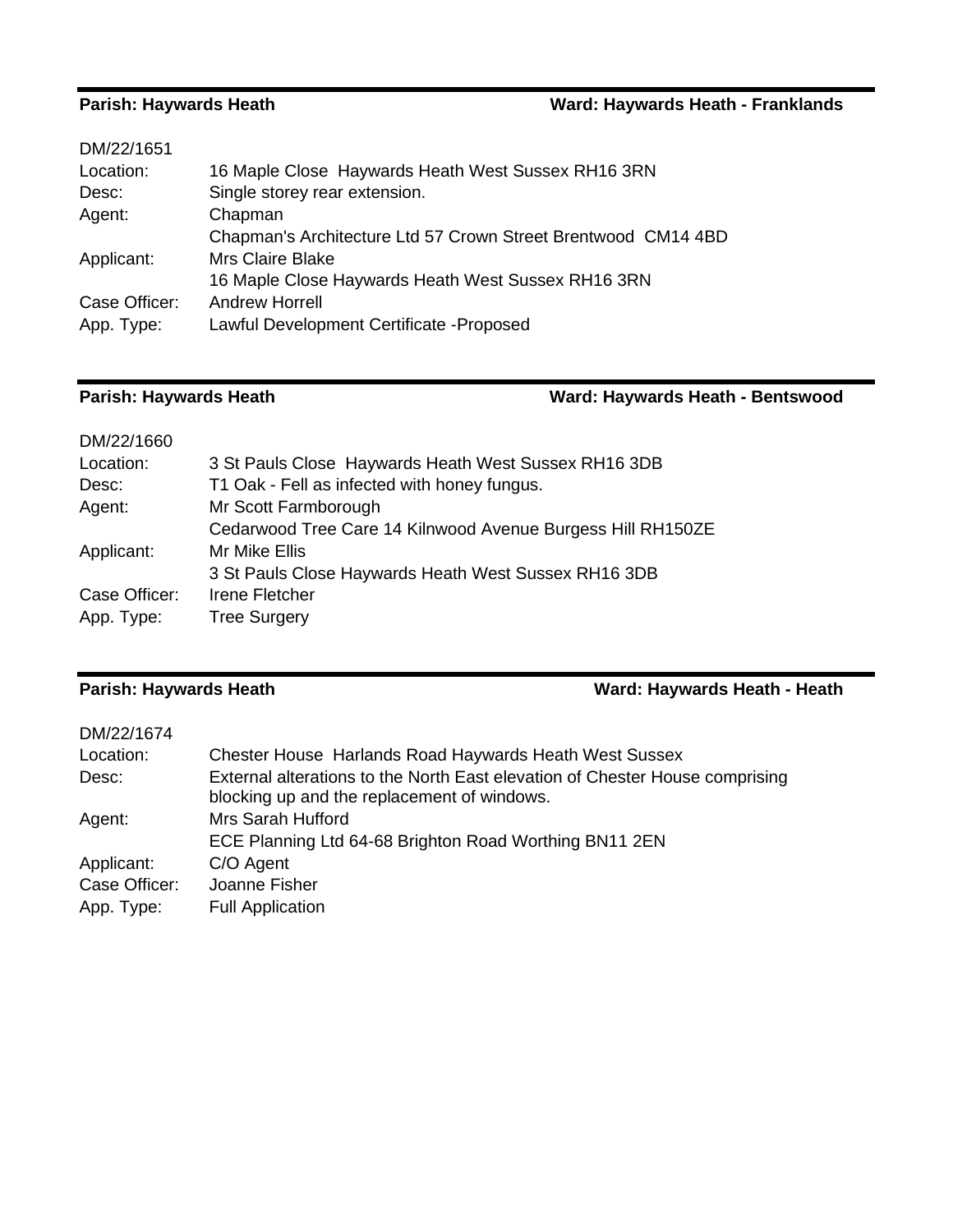## **Parish: Haywards Heath Ward: Haywards Heath - Bentswood**

| DM/22/1682    |                                                                                             |
|---------------|---------------------------------------------------------------------------------------------|
| Location:     | 2 Washington Road Haywards Heath West Sussex RH16 3HQ                                       |
| Desc:         | Single storey wrap around extension at rear of property.                                    |
| Agent:        | Ms Catherine Whitby                                                                         |
|               | Catherine Whitby Architects 110 College Lane Hurstpierpoint Hassocks West<br>Sussex BN6 9AJ |
| Applicant:    | Mr Kilian Flooks                                                                            |
|               | 2 Washington Road Haywards Heath West Sussex RH16 3HQ                                       |
| Case Officer: | <b>Tersia Venter</b>                                                                        |
| App. Type:    | <b>Householder Application</b>                                                              |

### **Parish: Haywards Heath Ward: Haywards Heath - Franklands**

| DM/22/1695    |                                                                                                                                                                            |
|---------------|----------------------------------------------------------------------------------------------------------------------------------------------------------------------------|
| Location:     | 17 Greenhill Way Haywards Heath West Sussex RH17 7SQ                                                                                                                       |
| Desc:         | Variation of condition 2 relating to planning application DM/21/3535 - To change the<br>shape of the front extension roof and to add two additional (side-facing) windows. |
| Agent:        | Mr Jon Clayton                                                                                                                                                             |
|               | Complete Plans Ltd Orchard House Bridge Road Downham Market PE38 0AE                                                                                                       |
| Applicant:    | Mr And Mrs Hodgson                                                                                                                                                         |
|               | 17 Greenhill Way Haywards Heath West Sussex RH17 7SQ                                                                                                                       |
| Case Officer: | <b>Katherine Williams</b>                                                                                                                                                  |
| App. Type:    | Removal/Variation of Condition                                                                                                                                             |

### **Parish: Haywards Heath Ward: Haywards Heath - Lucastes**

| DM/22/1709    |                                                                                                       |
|---------------|-------------------------------------------------------------------------------------------------------|
| Location:     | Red Cross Hall 29 Paddockhall Road Haywards Heath West Sussex                                         |
| Desc:         | Discharge conditions 3,4,7,8,9,10 and 11 of the approved application DM/22/0805                       |
| Agent:        | <b>Mrs Emily Codrington</b>                                                                           |
|               | Reynolds Design Ltd 26 Sycamore Crescent Church Crookham Fleet GU51 5NN                               |
| Applicant:    | Gillian Winch                                                                                         |
|               | Winch And Boag Developments Ltd 2 Town Place Cottages Sloop Lane Scaynes Hill<br>RH <sub>17</sub> 7NP |
| Case Officer: | Joseph Swift                                                                                          |
| App. Type:    | Approval of Detail reserved by condition                                                              |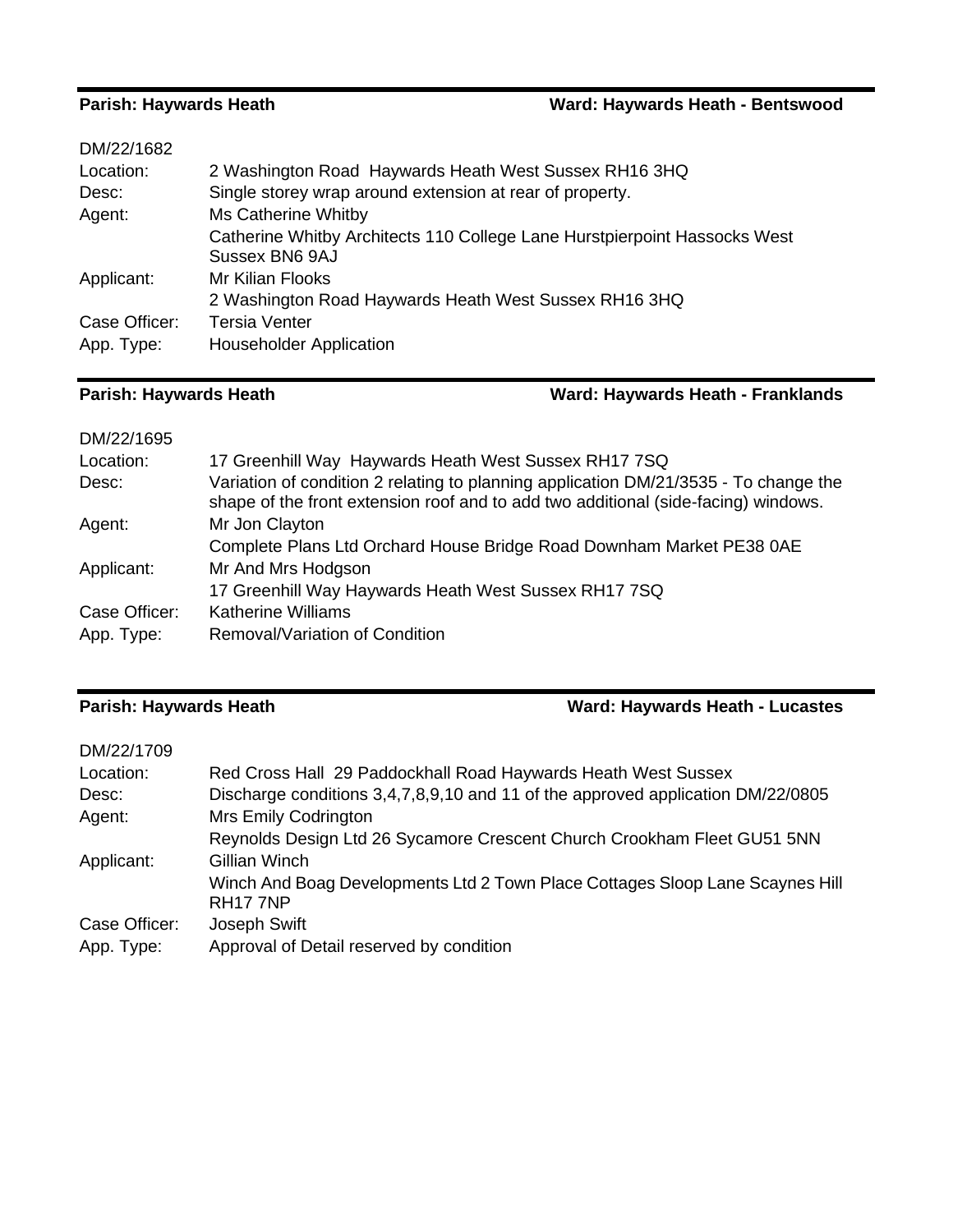# **Parish: Horsted Keynes Ward: High Weald**

| DM/22/1597    |                                                                                                 |
|---------------|-------------------------------------------------------------------------------------------------|
| Location:     | Swithewood Danehill Lane Horsted Keynes Haywards Heath                                          |
| Desc:         | Proposed two storey rear extension, proposed new porch and alterations to the<br>fenestrations. |
| Agent:        | Mr Philip Curtis                                                                                |
|               | Douglas John And Partners Ltd Copper Beeches Beaconsfield Road Chelwood Gate<br><b>RH177JU</b>  |
| Applicant:    | Mr And Mrs Davidson                                                                             |
|               | Swithewood Danehill Lane Horsted Keynes Haywards Heath West Sussex RH17<br>7BP                  |
| Case Officer: | <b>Katherine Williams</b>                                                                       |
| App. Type:    | <b>Householder Application</b>                                                                  |
|               |                                                                                                 |

# **Parish: Horsted Keynes Ward: High Weald**

| DM/22/1648                  |                                                                                                                                                                                           |
|-----------------------------|-------------------------------------------------------------------------------------------------------------------------------------------------------------------------------------------|
| Location:                   | Ashburn The Green Horsted Keynes Haywards Heath                                                                                                                                           |
| Desc:                       | Two storey rear extension extending existing roof line. Two storey rear west<br>extension replacing existing porch and dormer window. Additional dormer window to<br>rear east elevation. |
| Agent:                      | Mr Colin Chambers                                                                                                                                                                         |
|                             | Clarion Chartered Surveyors Cripps Cottage Lewes Road Westmeston Hassocks<br>BN68RH                                                                                                       |
| Applicant:                  | Mr Lawrence Wintergold                                                                                                                                                                    |
|                             | Ashburn The Green Horsted Keynes Haywards Heath West Sussex RH17 7AW                                                                                                                      |
| Case Officer:<br>App. Type: | Rachel Richardson<br><b>Householder Application</b>                                                                                                                                       |
|                             |                                                                                                                                                                                           |

# **Parish: West Hoathly Ward: High Weald**

| DM/22/1628    |                                                                                                       |
|---------------|-------------------------------------------------------------------------------------------------------|
| Location:     | Apple Barn Plawhatch Lane Sharpthorne East Grinstead                                                  |
| Desc:         | Change the use of the existing structure and provision of an artist's studio and<br>associated works. |
| Agent:        | Mr Louis Brewer                                                                                       |
|               | SM Planning 80-83 Long Lane London EC1A 9ET                                                           |
| Applicant:    | Woolley                                                                                               |
|               | Apple Barn Plawhatch Lane Sharpthorne RH19 4JH                                                        |
| Case Officer: | Deborah Lynn                                                                                          |
| App. Type:    | <b>Full Application</b>                                                                               |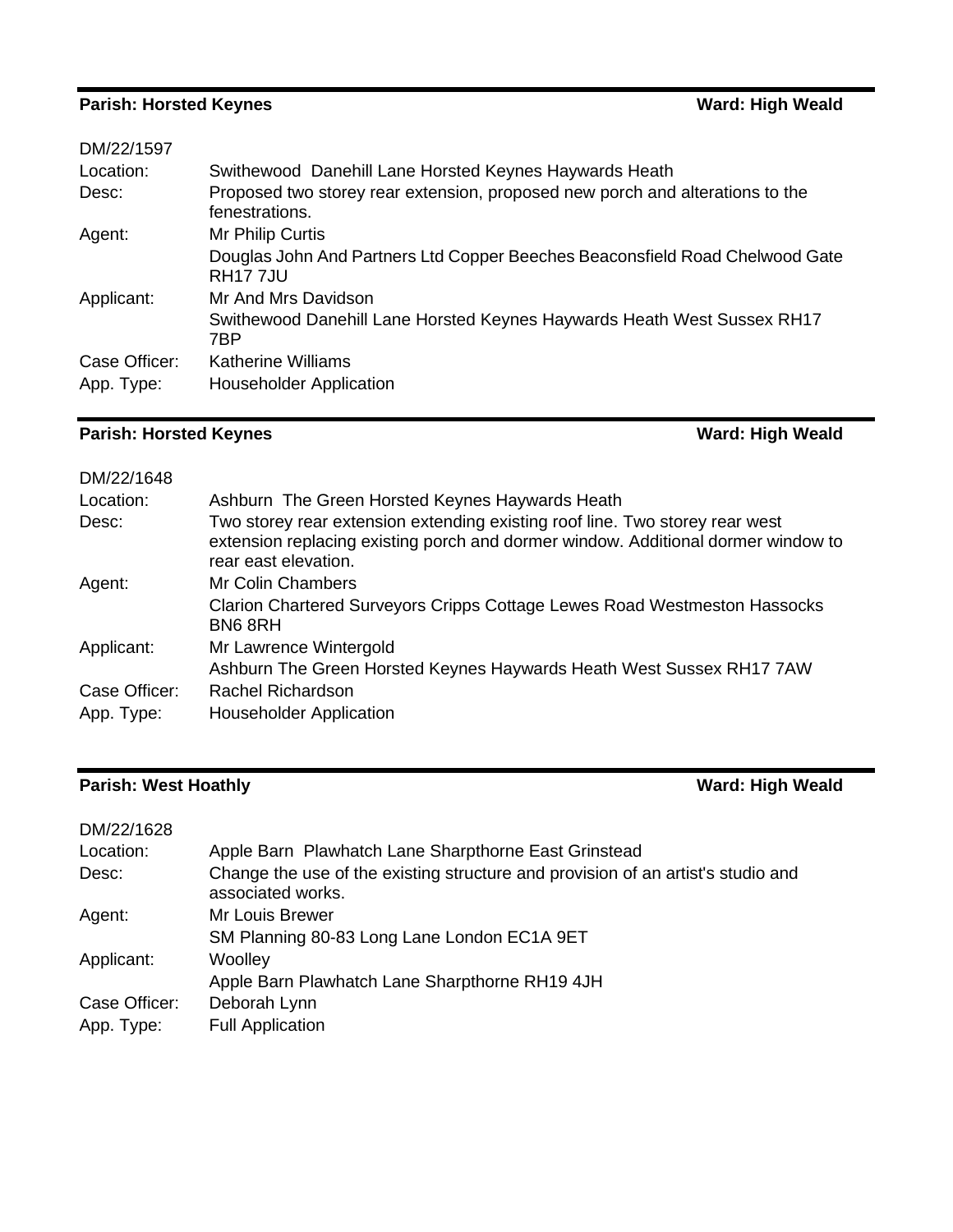## **Parish: West Hoathly Ward: High Weald**

| 6 Hoathly Hill West Hoathly East Grinstead West Sussex                                                                                |
|---------------------------------------------------------------------------------------------------------------------------------------|
| Application to remove property from Section 52 legal agreement dated 29th<br>December 1986, following on from application DM/19/3820. |
| <b>Ricky Reemer</b>                                                                                                                   |
| 6 Hoathly Hill West Hoathly East Grinstead West Sussex RH19 4SJ                                                                       |
| Deborah Lynn                                                                                                                          |
| Mod. / Discharge of Planning Obligation                                                                                               |
|                                                                                                                                       |

### **Parish: Hurstpierpoint And Sayers Common Ward: Hurstpierpoint And Downs**

## DM/22/0534

| Location:<br>Desc: | Hornsdene Farm House Pookbourne Lane Sayers Common Hassocks<br>Demolition of agricultural outbuilding (cow shed) and erection of new triple bay<br>garage and one bedroom annex |
|--------------------|---------------------------------------------------------------------------------------------------------------------------------------------------------------------------------|
| Agent:             | Mr. Courtney Darby                                                                                                                                                              |
|                    | 84 Westbourne Street Hove East Sussex BN3 5FA                                                                                                                                   |
| Applicant:         | Mr And Mrs Ives                                                                                                                                                                 |
|                    | Hornsdene Farm House Pookbourne Lane Sayers Common Hassocks West Sussex<br>BN6 9HD                                                                                              |
| Case Officer:      | Anna Tidey                                                                                                                                                                      |
| App. Type:         | <b>Full Application</b>                                                                                                                                                         |

# **Parish: Hurstpierpoint And Sayers Common Ward: Hurstpierpoint And Downs**

| DM/22/1580                  |                                                                                                                                                                                                                   |
|-----------------------------|-------------------------------------------------------------------------------------------------------------------------------------------------------------------------------------------------------------------|
| Location:                   | Knowles Tooth Langton Lane Hurstpierpoint Hassocks                                                                                                                                                                |
| Desc:                       | Erection of an oak-framed garage with tiled roof instead of brick garage previously<br>approved, plus erection of wooden pergola surrounding a half sunken swim lane with<br>decking to level ground, plus steps. |
| Applicant:                  | <b>Helen Bedford</b>                                                                                                                                                                                              |
|                             | Knowles Tooth Langton Lane Hurstpierpoint Hassocks West Sussex BN6 9EZ                                                                                                                                            |
| Case Officer:<br>App. Type: | Joanne Fisher<br><b>Householder Application</b>                                                                                                                                                                   |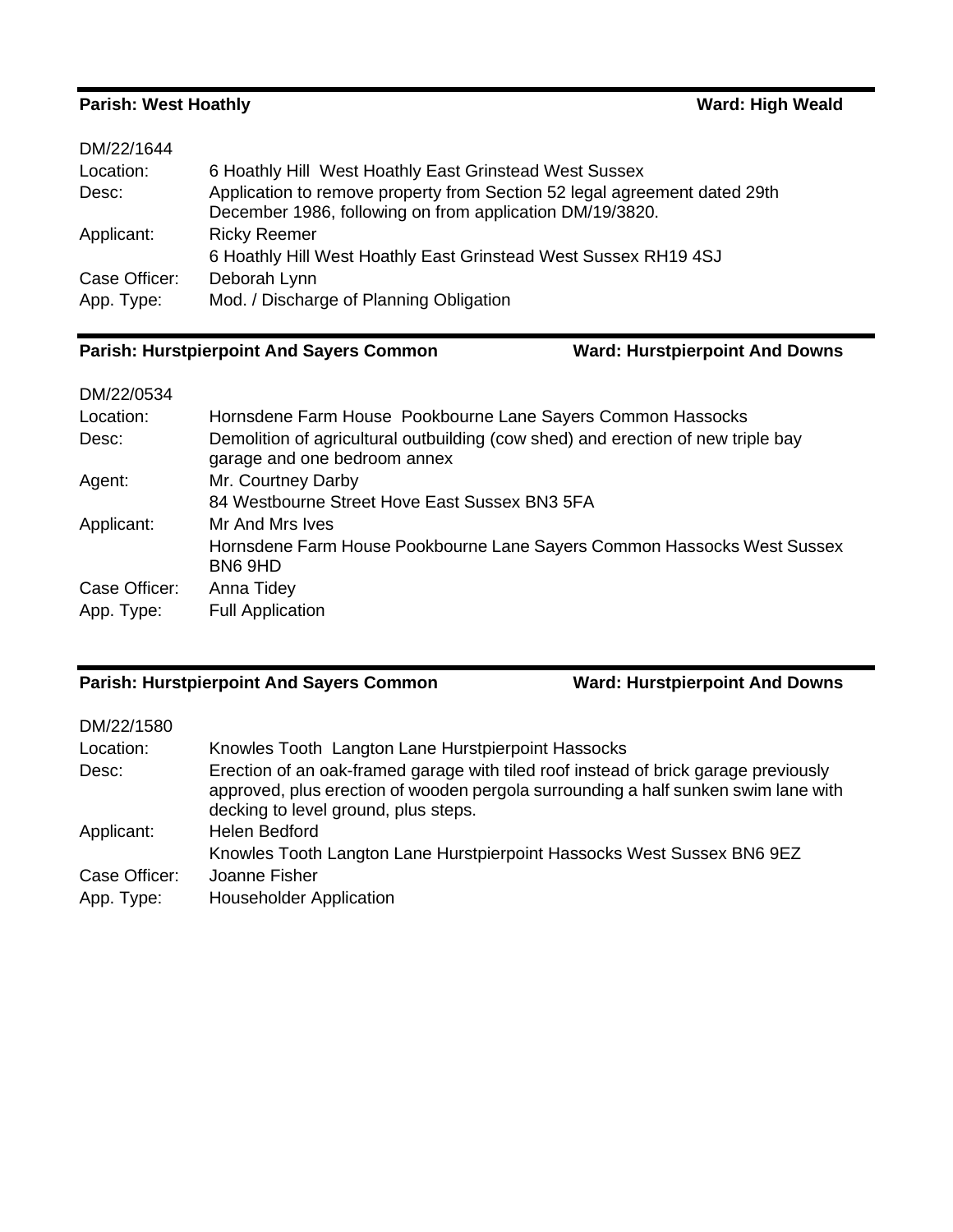### **Parish: Hurstpierpoint And Sayers Common Ward: Hurstpierpoint And Downs**

| DM/22/1595    |                                                                                                             |
|---------------|-------------------------------------------------------------------------------------------------------------|
| Location:     | Heathland 5 Albert Silsby Place Hurstpierpoint Hassocks                                                     |
| Desc:         | Variation of condition 2 relating to planning reference DM/21/3265 to allow for<br>amendments to the design |
| Agent:        | Miss Gabriele Poderyte                                                                                      |
|               | 2 Lucastes Mews Paddockhall Road Haywards Heath RH16 1HE                                                    |
| Applicant:    | <b>Mrs Kim Bonsall</b>                                                                                      |
|               | Heathland 5 Albert Silsby Place Hurstpierpoint Hassocks West Sussex BN6 9YG                                 |
| Case Officer: | Joanne Fisher                                                                                               |
| App. Type:    | Removal/Variation of Condition                                                                              |
|               |                                                                                                             |

# **Parish: Hurstpierpoint And Sayers Common Ward: Hurstpierpoint And Downs**

| DM/22/1641    |                                                            |
|---------------|------------------------------------------------------------|
| Location:     | 36 Orchard Way Hurstpierpoint Hassocks West Sussex         |
| Desc:         | Single storey rear extension and front porch.              |
| Agent:        | Mr Mike Bell                                               |
|               | FAB Architects Ltd 2 Station Street Lewes BN7 2DA          |
| Applicant:    | Mrs Liz Warnock                                            |
|               | 36 Orchard Way Hurstpierpoint Hassocks West Sussex BN6 9UB |
| Case Officer: | <b>Tersia Venter</b>                                       |
| App. Type:    | <b>Householder Application</b>                             |

### **Parish: Lindfield Ward: Lindfield**

| DM/22/1302    |                                                                                                                                                                                                                            |
|---------------|----------------------------------------------------------------------------------------------------------------------------------------------------------------------------------------------------------------------------|
| Location:     | Lime Tree Cottage Chaloner Road Lindfield Haywards Heath                                                                                                                                                                   |
| Desc:         | Proposed single storey extension with roof light. relocating existing front door, to<br>patio the remainder of the garden, replace all windows and roof repairs. (amended<br>plans and amended description received 24/05) |
| Agent:        | <b>Buchan Rum Architects Ltd</b>                                                                                                                                                                                           |
|               | 9 Savill Road Lindfield RH16 2NY                                                                                                                                                                                           |
| Applicant:    | Mr Bailey _ Ms Taylor                                                                                                                                                                                                      |
|               | Lime Tree Cottage Chaloner Road Lindfield Haywards Heath West Sussex RH16<br>2NQ                                                                                                                                           |
| Case Officer: | <b>Andrew Horrell</b>                                                                                                                                                                                                      |
| App. Type:    | <b>Householder Application</b>                                                                                                                                                                                             |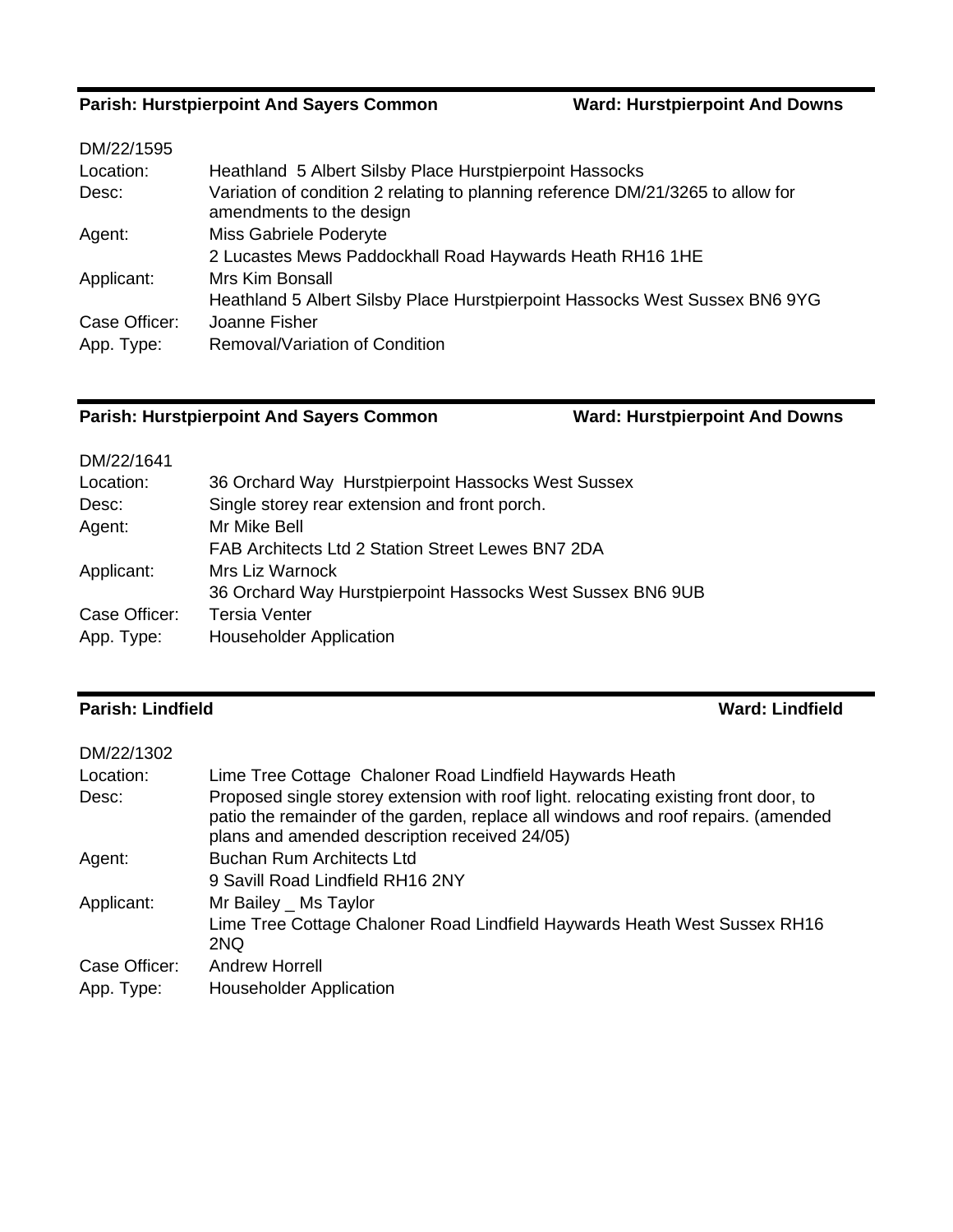### **Parish: Lindfield Ward: Lindfield**

| DM/22/1599    |                                                                                                                                                                                                                                      |
|---------------|--------------------------------------------------------------------------------------------------------------------------------------------------------------------------------------------------------------------------------------|
| Location:     | The Pondcroft Pondcroft Road Lindfield Haywards Heath                                                                                                                                                                                |
| Desc:         | Garage conversion, removal of kitchen porch and first floor extension above existing<br>flat roof on North side. Addition of roof lantern to existing flat roof extension and new<br>window with internal alterations to South side. |
| Agent:        | Julian Bluck                                                                                                                                                                                                                         |
|               | Julian Bluck Designs Ltd Briar House Nash Street Golden Cross Hailsham BN27<br>4AB                                                                                                                                                   |
| Applicant:    | Mr And Mrs Betts                                                                                                                                                                                                                     |
|               | The Pondcroft Pondcroft Road Lindfield Haywards Heath West Sussex RH16 2HQ                                                                                                                                                           |
| Case Officer: | <b>Andrew Clarke</b>                                                                                                                                                                                                                 |
| App. Type:    | <b>Householder Application</b>                                                                                                                                                                                                       |
|               |                                                                                                                                                                                                                                      |

### **Parish: Lindfield Ward: Lindfield**

۰

| DM/22/1696    |                                                                          |
|---------------|--------------------------------------------------------------------------|
| Location:     | 4 Pickers Green Lindfield Haywards Heath West Sussex                     |
| Desc:         | Proposed replacement porch to front of property.                         |
| Agent:        | Mrs Jenny Minett                                                         |
|               | Belmont Designs Practice Ltd 37 Ashenground Road Haywards Heath RH16 4PS |
| Applicant:    | Mr Matt Walker                                                           |
|               | 4 Pickers Green Lindfield Haywards Heath West Sussex RH16 2BS            |
| Case Officer: | <b>Tersia Venter</b>                                                     |
| App. Type:    | <b>Householder Application</b>                                           |

## **Parish: Lindfield Rural Parish: Lindfield Rural**

| DM/22/1646    |                                                                                                                                                                                                                |
|---------------|----------------------------------------------------------------------------------------------------------------------------------------------------------------------------------------------------------------|
| Location:     | Punnett House Snowdrop Lane Lindfield Haywards Heath                                                                                                                                                           |
| Desc:         | Construction of 1No. detached dwelling with attached garaging and driveway access,<br>with associated hard and soft landscaping works. (Amendment to previously<br>approval application, reference DM/16/0556) |
| Agent:        | Mr. Rob Harrington                                                                                                                                                                                             |
|               | Gould Baxter 2 Lucastes Mews Paddockhall Road Haywards Heath RH16 1HE                                                                                                                                          |
| Applicant:    | Mr. Peter Lewry                                                                                                                                                                                                |
|               | 34 Dukes Road Lindfield Haywards Heath West Sussex RH16 2JQ                                                                                                                                                    |
| Case Officer: | Steven King                                                                                                                                                                                                    |
| App. Type:    | <b>Full Application</b>                                                                                                                                                                                        |
|               |                                                                                                                                                                                                                |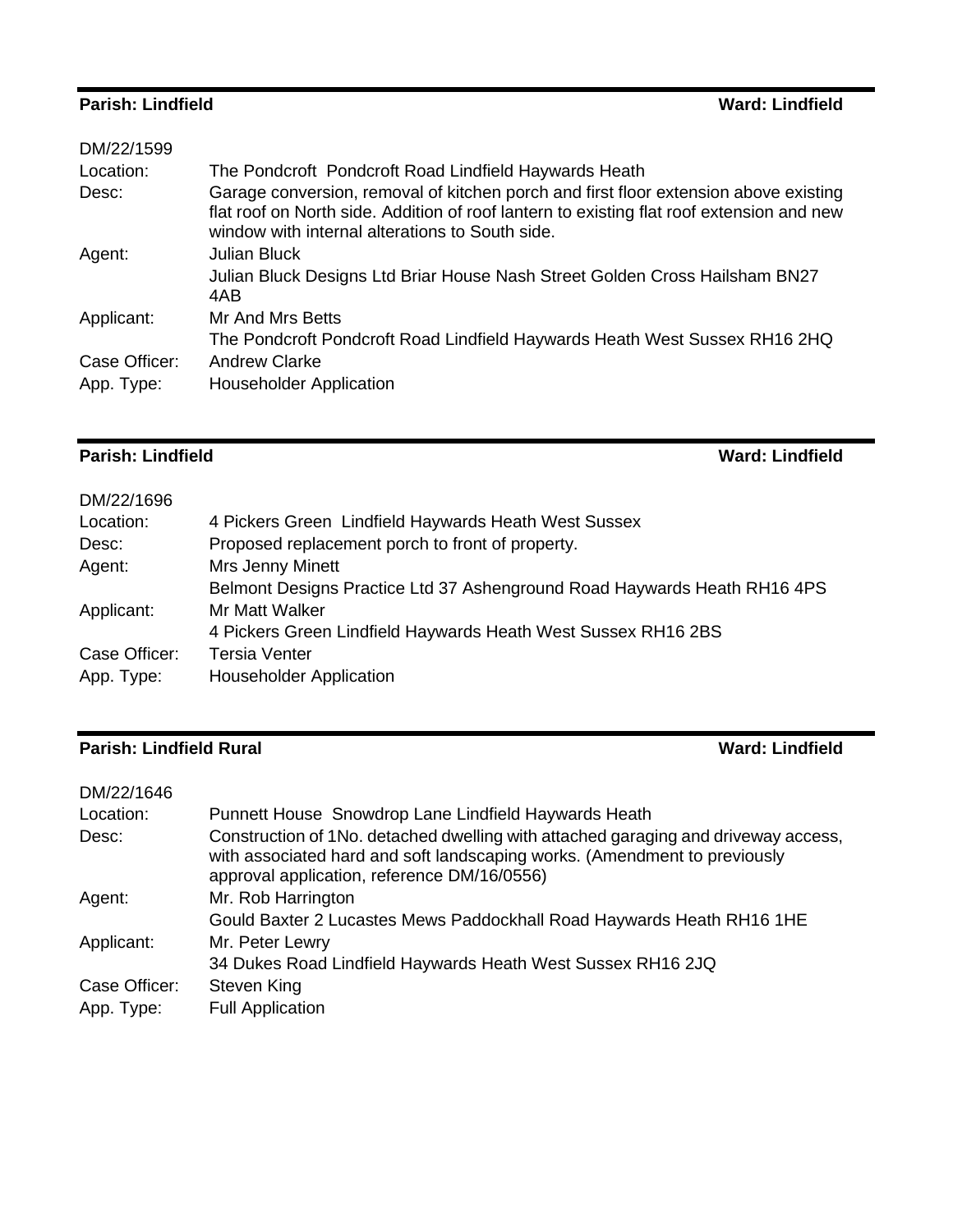### **Parish: Lindfield Rural Ward: High Weald Ward: High Weald**

| DM/22/1686    |                                                                          |
|---------------|--------------------------------------------------------------------------|
| Location:     | 31A Orchard Close Scaynes Hill Haywards Heath West Sussex                |
| Desc:         | 12no. 1032 x 1872mm PV solar panels to be mounted on existing flat roof. |
| Agent:        | Mr Michael Pavey                                                         |
|               | 5 Harebeating Crescent Hailsham BN27 1JH                                 |
| Applicant:    | Mr Garry Whatford                                                        |
|               | 31A Orchard Close Scaynes Hill Haywards Heath West Sussex RH17 7PQ       |
| Case Officer: | <b>Hamish Evans</b>                                                      |
| App. Type:    | <b>Householder Application</b>                                           |

# **Parish: Slaugham Ward: Ardingly And Balcombe**

| DM/22/1633    |                                                                                                                                                                                                  |
|---------------|--------------------------------------------------------------------------------------------------------------------------------------------------------------------------------------------------|
| Location:     | Anvid Horsham Road Handcross Haywards Heath                                                                                                                                                      |
| Desc:         | Demolish existing conservatory and construct a single storey rear extension, ground<br>floor side extension, alterations to garage roof, external facade alterations to the<br>house and garage. |
| Agent:        | Miss Sabelle Adjagboni                                                                                                                                                                           |
|               | International House Canterbury Crescent Brixton London SW9 7QD                                                                                                                                   |
| Applicant:    | <b>Mrs Sarah Upcraft</b>                                                                                                                                                                         |
|               | Anvid Horsham Road Handcross Haywards Heath West Sussex RH17 6DH                                                                                                                                 |
| Case Officer: | <b>Tersia Venter</b>                                                                                                                                                                             |
| App. Type:    | <b>Householder Application</b>                                                                                                                                                                   |
|               |                                                                                                                                                                                                  |

# **Parish: Slaugham Ward: Bolney**

| DM/22/1634    |                                                                                                                                                                                   |
|---------------|-----------------------------------------------------------------------------------------------------------------------------------------------------------------------------------|
| Location:     | Court Cottage Hollingbury Court Cuckfield Lane Warninglid                                                                                                                         |
| Desc:         | Replace ten windows and one door at ground floor level to match existing and other<br>windows of adjacent properties. Installation of six centrally pivoted Velux roof<br>windows |
| Applicant:    | Mr John Tarrant                                                                                                                                                                   |
|               | Court Cottage Hollingbury Court Cuckfield Lane Warninglid Haywards Heath West<br>Sussex RH17 5SP                                                                                  |
| Case Officer: | <b>Hamish Evans</b>                                                                                                                                                               |
| App. Type:    | <b>Householder Application</b>                                                                                                                                                    |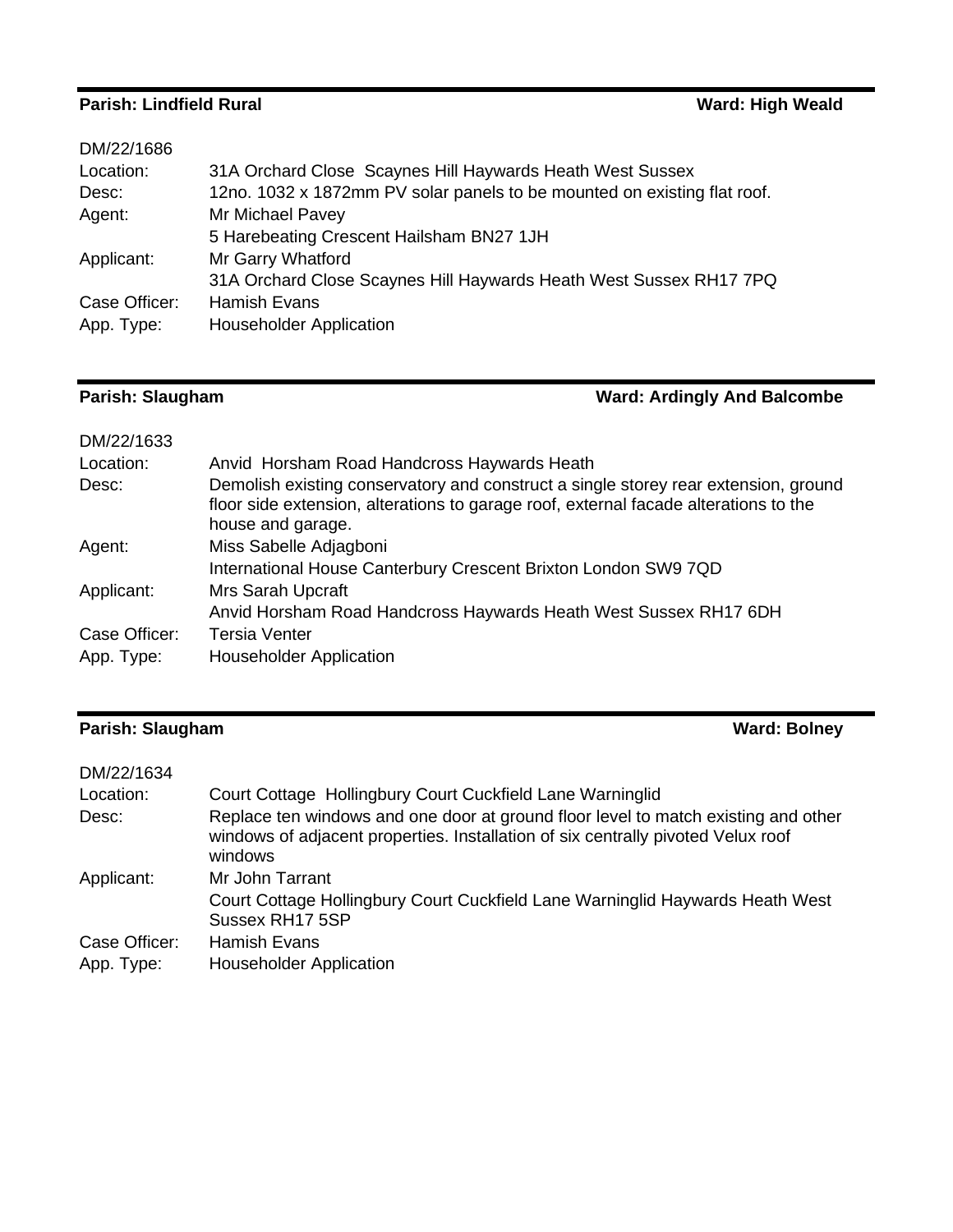### **Parish: Slaugham Parish: Slaugham Ward: Ardingly And Balcombe**

| DM/22/1652    |                                                                                            |
|---------------|--------------------------------------------------------------------------------------------|
| Location:     | Southdown Cottage Staplefield Road Handcross Haywards Heath                                |
| Desc:         | Proposed loft conversion.                                                                  |
| Applicant:    | <b>Mrs Victoria Abbott</b>                                                                 |
|               | Southdown Cottage Staplefield Road Handcross Haywards Heath West Sussex<br><b>RH17 6EB</b> |
| Case Officer: | Deborah Lynn                                                                               |
| App. Type:    | <b>Householder Application</b>                                                             |

# **Parish: Slaugham Ward: Ardingly And Balcombe**

| DM/22/1690    |                                                                      |
|---------------|----------------------------------------------------------------------|
| Location:     | Cedars Brighton Road Pease Pottage West Sussex                       |
| Desc:         | Discharge of condition 18 relating to planning reference DM/20/2332. |
| Agent:        | Mr Matt Naylor                                                       |
|               | 8 Brittannia Street Rawdon Leeds LS1 2DZ                             |
| Applicant:    | Mr Robin Barton                                                      |
|               | Arcus PCD C/o Agent                                                  |
| Case Officer: | <b>Susan Dubberley</b>                                               |
| App. Type:    | Approval of Detail reserved by condition                             |
|               |                                                                      |

# **Parish: Turners Hill Ward: Crawley Down And Turners Hill**

| DM/22/1645    |                                                                                                                                                                                                                                                |
|---------------|------------------------------------------------------------------------------------------------------------------------------------------------------------------------------------------------------------------------------------------------|
| Location:     | The Old Manse North Street Turners Hill Crawley                                                                                                                                                                                                |
| Desc:         | Holm oak tree in front garden - Crown reduce height and radial spreads by 1.5m and<br>crown lift canopy to a height of 5m from ground level. Height is 14m. Spread is North<br>8m, East 7m, South 8m, West 8m. Canopy is 2m from ground level. |
| Agent:        | Mr Glen Poole                                                                                                                                                                                                                                  |
|               | County Tree Surgeons County Tree Surgeons Ltd Turners Hill Road Crawley Down<br><b>RH10 4HQ</b>                                                                                                                                                |
| Applicant:    | Mr Richard Jones                                                                                                                                                                                                                               |
|               | The Old Manse North Street Turners Hill Crawley West Sussex RH10 4NS                                                                                                                                                                           |
| Case Officer: | Stephen Ashdown                                                                                                                                                                                                                                |
| App. Type:    | Trees in a Conservation Area                                                                                                                                                                                                                   |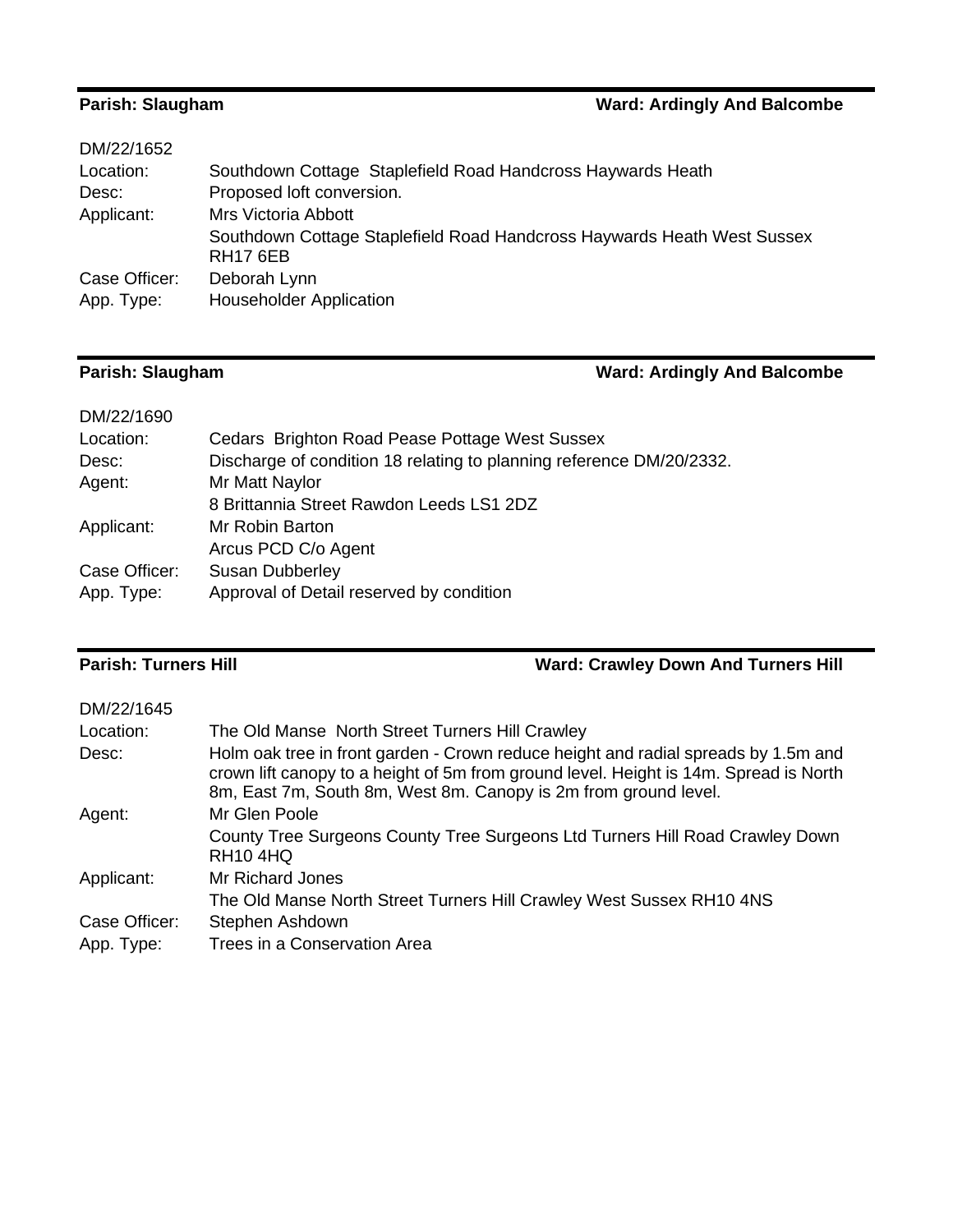### **Parish: Twineham Ward: Bolney Ward: Bolney**

| DM/22/1636    |                                                                                                                                                                                                                                             |
|---------------|---------------------------------------------------------------------------------------------------------------------------------------------------------------------------------------------------------------------------------------------|
| Location:     | Firsland Farm House Henfield Road Albourne Hassocks                                                                                                                                                                                         |
| Desc:         | Two storey extension to create an office and a utility room at the ground floor level,<br>and an additional ensuite bedroom at the first-floor level. Demolition of an existing<br>outbuilding and the creation of an one storey extension. |
| Agent:        | <b>Mrs Aurelie Tauziet</b>                                                                                                                                                                                                                  |
|               | Jessey Mason Unit 3 Tungsten Building George Street Brighton BN41 1RA                                                                                                                                                                       |
| Applicant:    | Mr And Mrs Underwoods                                                                                                                                                                                                                       |
|               | Firsland Farm House Henfield Road Albourne Hassocks West Sussex BN6 9JJ                                                                                                                                                                     |
| Case Officer: | Joseph Swift                                                                                                                                                                                                                                |
| App. Type:    | <b>Householder Application</b>                                                                                                                                                                                                              |
|               |                                                                                                                                                                                                                                             |

**Parish: Worth Ward: Copthorne And Worth** 

| DM/22/1586    |                                                                                                                                                                     |
|---------------|---------------------------------------------------------------------------------------------------------------------------------------------------------------------|
| Location:     | 37 Oak Close Copthorne Crawley West Sussex                                                                                                                          |
| Desc:         | Single storey flat roof extension, extending beyond the rear wall of the original house<br>by 4.0 m, to a maximum height of 3.0 m and height of the eaves to 3.0 m. |
| Agent:        | Samay                                                                                                                                                               |
|               | PS Designs Ltd 71-75 Shelton Street Covent Garden London WC2H 9JQ                                                                                                   |
| Applicant:    | <b>Craig Kennett</b>                                                                                                                                                |
|               | 37 Oak Close Copthorne Crawley West Sussex RH10 3QT                                                                                                                 |
| Case Officer: | <b>Hamish Evans</b>                                                                                                                                                 |
| App. Type:    | <b>Prior Notification - Larger Extensions</b>                                                                                                                       |

# **Parish: Worth <b>Ward: Crawley Down And Turners Hill**

| The Paddocks Crawley Down Road Felbridge East Grinstead                         |
|---------------------------------------------------------------------------------|
| Proposed detached car port / garage with home office within roof space.         |
| Mr Scott Ellisdon                                                               |
| Ellisdon Architectural Associates Woggo Hophurst Hill Crawley Down RH10 4LP     |
| Mr Will Norman                                                                  |
| The Paddocks Crawley Down Road Felbridge East Grinstead West Sussex RH19<br>2PS |
| <b>Susan Dubberley</b>                                                          |
| <b>Householder Application</b>                                                  |
|                                                                                 |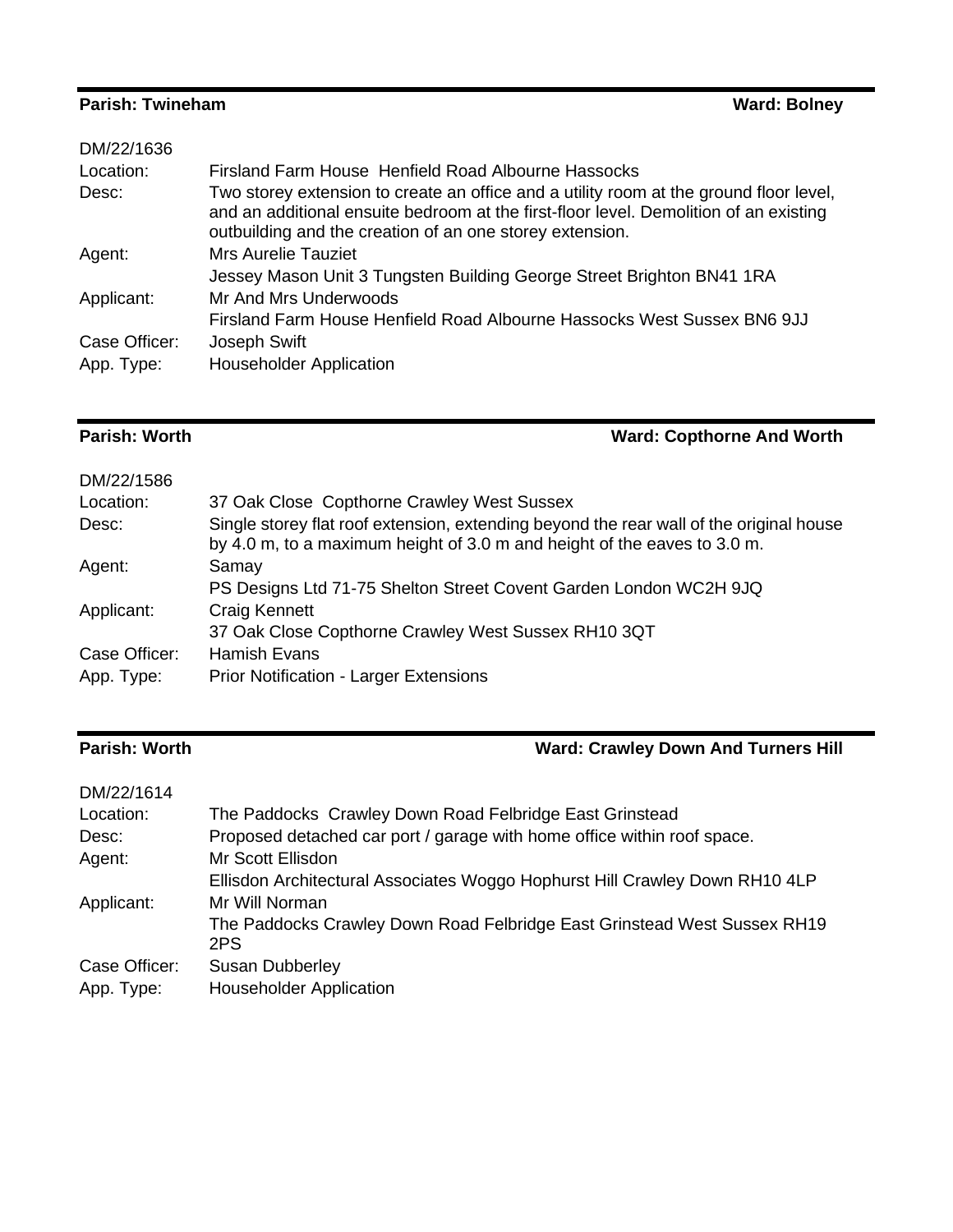## **Parish: Worth Ward: Crawley Down And Turners Hill**

| DM/22/1615    |                                                                        |
|---------------|------------------------------------------------------------------------|
| Location:     | Linden, Lake View Road Furnace Wood East Grinstead.                    |
| Desc:         | Proposed replacement 5 bedroom dwelling in place of existing property  |
| Agent:        | <b>Paul Carter</b>                                                     |
|               | B + C Architecture 3 High Street East Grinstead RH19 3AF               |
| Applicant:    | Mr Grant Burdon                                                        |
|               | Linden Lake View Road Furnace Wood East Grinstead West Sussex RH19 2QE |
| Case Officer: | <b>Caroline Grist</b>                                                  |
| App. Type:    | <b>Full Application</b>                                                |
|               |                                                                        |

# **Parish: Worth Ward: Crawley Down And Turners Hill**

| DM/22/1650    |                                                                                                               |
|---------------|---------------------------------------------------------------------------------------------------------------|
| Location:     | Merrywood Sandy Lane Crawley Down Crawley                                                                     |
| Desc:         | Two bay car port and single garage with games room above (re-submission of<br>previously approved DM/15/5125) |
| Applicant:    | Mr Richard Cumber-Powell                                                                                      |
|               | Merrywood Sandy Lane Crawley Down Crawley West Sussex RH10 4HR                                                |
| Case Officer: | <b>Stuart Malcolm</b>                                                                                         |
| App. Type:    | <b>Full Application</b>                                                                                       |

# **Parish: Worth Ward: Crawley Down And Turners Hill**

| DM/22/1683    |                                                                             |
|---------------|-----------------------------------------------------------------------------|
| Location:     | 68 Hazel Way Crawley Down Crawley West Sussex                               |
| Desc:         | Ground floor rear extension and proposed raising of existing garage height. |
| Agent:        | Mr Ross Bowditch                                                            |
|               | RB Design 3 Acorn Avenue Crawley Down RH10 4AL                              |
| Applicant:    | Mr Samuel McGuire                                                           |
|               | 68 Hazel Way Crawley Down Crawley West Sussex RH10 4EU                      |
| Case Officer: | <b>Katherine Williams</b>                                                   |
| App. Type:    | <b>Householder Application</b>                                              |